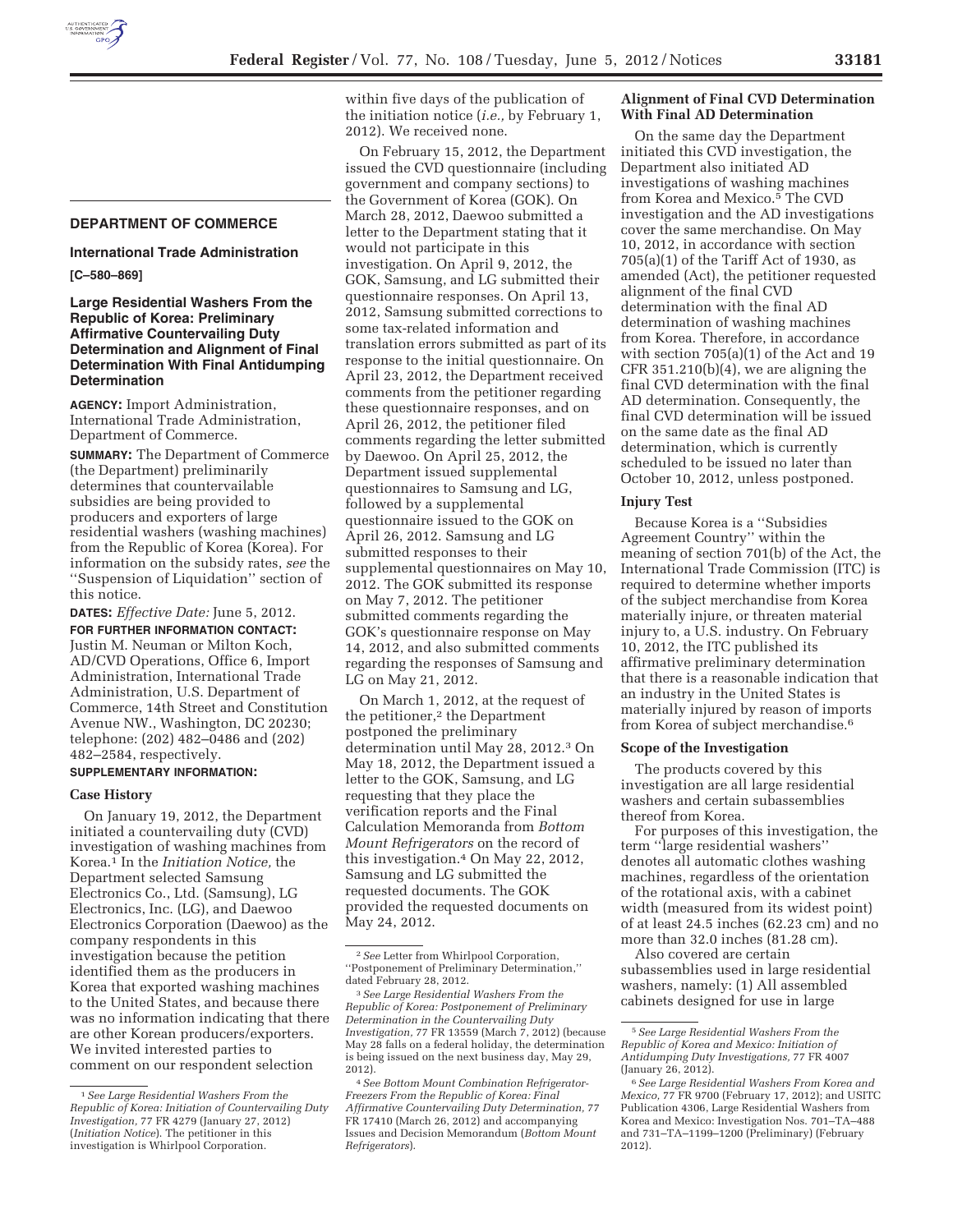residential washers which incorporate, at a minimum: (a) At least three of the six cabinet surfaces; and (b) a bracket; (2) all assembled tubs 7 designed for use in large residential washers which incorporate, at a minimum: (a) A tub; and (b) a seal; (3) all assembled baskets 8 designed for use in large residential washers which incorporate, at a minimum: (a) A side wrapper; <sup>9</sup> (b) a base; and (c) a drive hub;  $10$  and (4) any combination of the foregoing subassemblies.

Excluded from the scope are stacked washer-dryers and commercial washers. The term ''stacked washer-dryers'' denotes distinct washing and drying machines that are built on a unitary frame and share a common console that controls both the washer and the dryer. The term ''commercial washer'' denotes an automatic clothes washing machine designed for the ''pay per use'' market meeting either of the following two definitions:

(1)(a) It contains payment system electronics; 11 (b) it is configured with an externally mounted steel frame at least six inches high that is designed to house a coin/token operated payment system (whether or not the actual coin/ token operated payment system is installed at the time of importation); (c) it contains a push button user interface with a maximum of six manually selectable wash cycle settings, with no ability of the end user to otherwise modify water temperature, water level, or spin speed for a selected wash cycle setting; and (d) the console containing the user interface is made of steel and is assembled with security fasteners; 12 *or* 

(2)(a) It contains payment system electronics; (b) the payment system electronics are enabled (whether or not the payment acceptance device has been installed at the time of importation)

11 ''Payment system electronics'' denotes a circuit board designed to receive signals from a payment acceptance device and to display payment amount, selected settings, and cycle status. Such electronics also capture cycles and payment history and provide for transmission to a reader.

12A ''security fastener'' is a screw with a nonstandard head that requires a non-standard driver. Examples include those with a pin in the center of the head as a ''center pin reject'' feature to prevent standard Allen wrenches or Torx drivers from working.

such that, in normal operation, $13$  the unit cannot begin a wash cycle without first receiving a signal from a *bona fide*  payment acceptance device such as an electronic credit card reader; (c) it contains a push button user interface with a maximum of six manually selectable wash cycle settings, with no ability of the end user to otherwise modify water temperature, water level, or spin speed for a selected wash cycle setting; and (d) the console containing the user interface is made of steel and is assembled with security fasteners.

The products subject to this investigation are currently classifiable under subheading 8450.20.0090 of the Harmonized Tariff System of the United States (HTSUS). Products subject to this investigation may also enter under HTSUS subheadings 8450.11.0040, 8450.11.0080, 8450.90.2000, and 8450.90.6000. Although the HTSUS subheadings are provided for convenience and customs purposes, the written description of the merchandise subject to this scope is dispositive.

### **Scope Comments**

In accordance with the preamble to the Department's regulations, in our *Initiation Notice,* we set aside a period of time for parties to raise issues regarding product coverage, and encouraged all parties to submit comments within 20 calendar days of publication of that notice.14 On May 17, 2012, the petitioner filed a request to exclude from the scope of the investigations top-load washing machines with a rated capacity less than 3.7 cubic feet. Although the petitioner's scope request fell outside of our prescribed window for the submission of scope comments, it is the Department's practice to consider such requests made by the petitioner when there appears to be no impediment to enforceability by U.S. Customs and Border Protection (CBP).15 Samsung and LG filed letters opposing the petitioner's position on the scope issue on May 23, 2012, and May 24, 2012, respectively.

The Department is currently evaluating the petitioner's scope request, as well as the comments of Samsung and LG, and will issue its decision regarding the scope of the investigations no later than the date of the preliminary determination in the companion AD investigation. That decision will be placed on the record of this CVD investigation, and all parties will have the opportunity to comment.

### **Period of Investigation**

The period for which we are measuring subsidies, *i.e.,* the period of investigation (POI), is January 1, 2011, through December 31, 2011.

# **Use of Facts Otherwise Available and Adverse Inferences**

Sections 776(a)(1) and (2) of the Act provide that the Department shall apply ''facts otherwise available'' if, *inter alia,*  necessary information is not on the record or an interested party or any other person: (A) Withholds information that has been requested; (B) fails to provide information within the deadlines established, or in the form and manner requested by the Department, subject to subsections (c)(1) and (e) of section 782 of the Act; (C) significantly impedes a proceeding; or (D) provides information that cannot be verified as provided by section 782(i) of the Act.

Section 776(b) of the Act further provides that the Department may use an adverse inference in applying the facts otherwise available when a party has failed to cooperate by not acting to the best of its ability to comply with a request for information. For purposes of this preliminary determination, we find it necessary to apply facts available, with an adverse inference to Daewoo.

As explained above in the ''Case History'' section, the Department selected Daewoo as a mandatory company respondent. As a result of Daewoo's declared intention not to participate in this investigation and its decision not to respond to the initial questionnaire, we find that Daewoo has withheld information that has been requested and has failed to provide information within the deadlines established. Further, by not responding to the questionnaire, Daewoo significantly impeded this proceeding. Thus, in reaching our preliminary determination, pursuant to sections 776(a)(1),  $(2)(A)$ ,  $(B)$  and  $(C)$  of the Act, we are basing the CVD rate for Daewoo on facts otherwise available.

We further preliminarily determine that an adverse inference is warranted,

 $^7\mathrm{A}$  ''tub'' is the part of the washer designed to hold water.

<sup>8</sup>A ''basket'' (sometimes referred to as a ''drum'') is the part of the washer designed to hold clothing or other fabrics.

<sup>&</sup>lt;sup>9</sup>A "side wrapper" is the cylindrical part of the basket that actually holds the clothing or other fabrics.

<sup>10</sup>A ''drive hub'' is the hub at the center of the base that bears the load from the motor.

<sup>13</sup> ''Normal operation'' refers to the operating mode(s) available to end users (*i.e.,* not a mode designed for testing or repair by a technician).

<sup>14</sup>*See Antidumping Duties; Countervailing Duties; Final Rule,* 62 FR 27296, 27323 (May 19, 1997), and *Initiation Notice,* 77 FR at 4279.

<sup>15</sup>*See, e.g., Certain Steel Nails from the People's Republic of China: Final Determination of Sales at Less Than Fair Value and Partial Affirmative Determination of Critical Circumstances,* 73 FR 33977, 33979 (June 16, 2008). *See also Notice of Preliminary Determination of Sales at Less Than Fair Value, Postponement of Final Determination, and Affirmative Preliminary Determination of Critical Circumstances in Part: Prestressed Concrete Steel Wire Strand from Mexico,* 68 FR 42378, 42379–80 (July 17, 2003).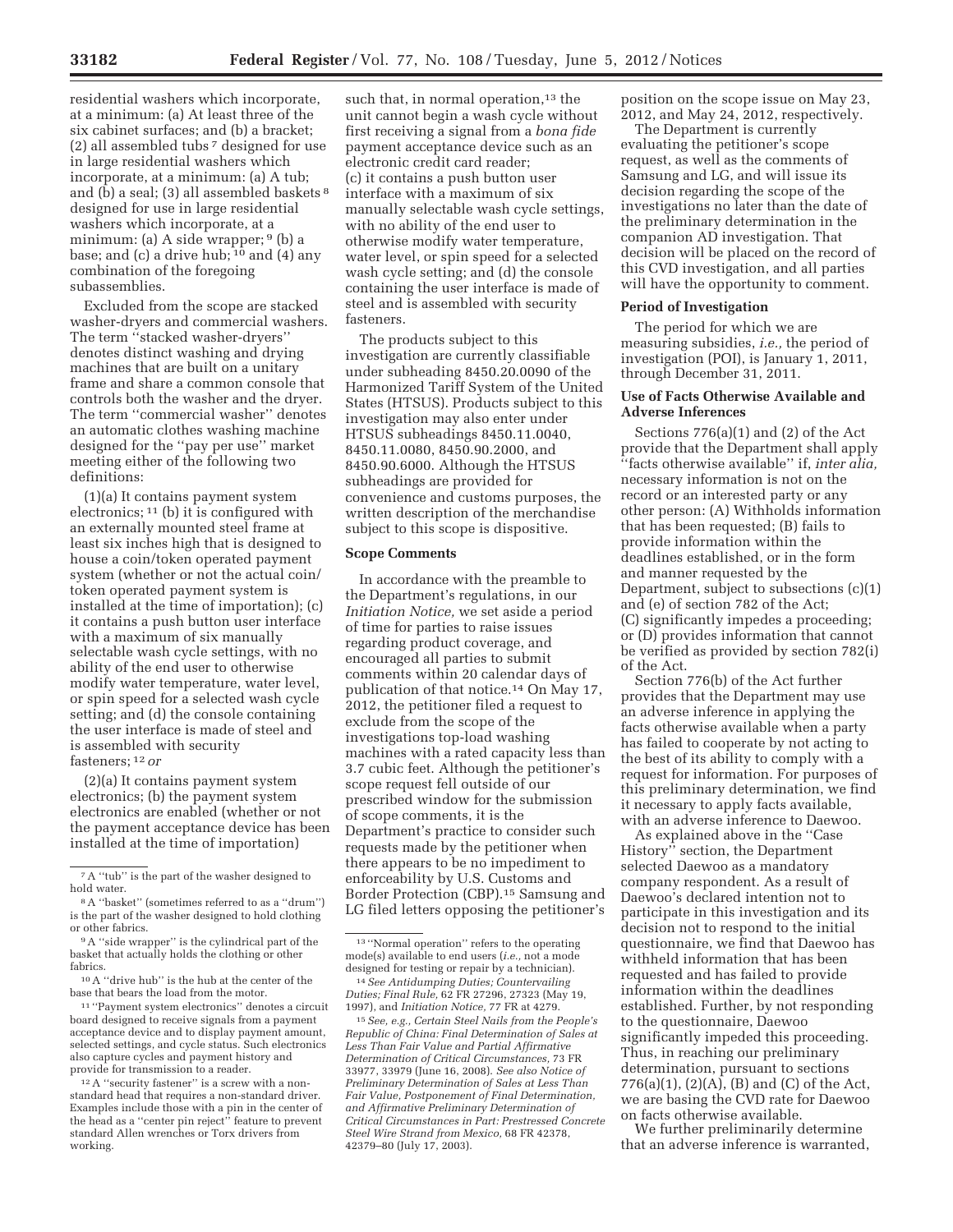pursuant to section 776(b) of the Act because by deciding not to respond to the initial questionnaire, Daewoo did not cooperate to the best of its ability in this investigation. Accordingly, we preliminarily find that adverse facts available (AFA) is warranted to ensure that Daewoo does not obtain a more favorable result than had it fully complied with our request for information.

In deciding which facts to use as AFA, section 776(b) of the Act and 19 CFR  $351.308(c)(1)$  and  $(2)$  authorize the Department to rely on information derived from: (1) The petition; (2) a final determination in the investigation; (3) any previous review or determination; or (4) any other information placed on the record. The Department's practice when selecting an adverse rate from among the possible sources of information is to ensure that the rate is sufficiently adverse ''as to effectuate the statutory purposes of the adverse facts available rule to induce respondents to provide the Department with complete and accurate information in a timely manner.'' 16 The Department's practice also ensures ''that the party does not obtain a more favorable result by failing to cooperate than if it had cooperated fully.'' 17

It is the Department's practice in CVD proceedings to compute a total AFA rate for the non-cooperating company using the highest calculated program-specific rates determined for the cooperating respondents in the instant investigation, or, if not available, rates calculated in prior CVD cases involving the same country.18 Specifically, the Department

17*See* Statement of Administrative Action accompanying the Uruguay Round Agreements Act, H.R. Rep. No. 103–316, Vol. I, at 870 (1994), reprinted at 1994 U.S.C.C.A.N. 4040, 4199.

18*See, e.g., Certain Tow-Behind Lawn Groomers and Certain Parts Thereof from the People's Republic of China: Preliminary Affirmative Countervailing Duty Determination and Alignment of Final Countervailing Duty Determination with Final Antidumping Duty Determination,* 73 FR 70971, 70975 (November 24, 2008) (unchanged in *Certain Tow-Behind Lawn Groomers and Certain Parts Thereof From the People's Republic of China: Final Affirmative Countervailing Duty Determination,* 74 FR 29180 (June 19, 2009), and accompanying Issues and Decision Memorandum at ''Application of Facts Available, Including the Application of Adverse Inferences''). *See also Aluminum Extrusions From the People's Republic of China: Final Affirmative Countervailing Duty Determination,* 76 FR 18521 (April 4, 2011), and accompanying Issues and Decision Memorandum (Aluminum Extrusions from the PRC Decision

applies the highest calculated rate for the identical program in the investigation if a responding company used the identical program, and the rate is not zero.19 If there is no identical program match within the investigation, or if the rate is zero, the Department uses the highest non-*de minimis* rate calculated for the same or for a similar program (based on treatment of the benefit) in another CVD proceeding involving the same country. Absent an above-*de minimis* subsidy rate calculated for the same or for a similar program, the Department applies the highest calculated subsidy rate for any program otherwise identified in a CVD case involving the same country that could conceivably be used by the noncooperating companies.20

On this basis, we preliminarily determine the AFA subsidy rate for Daewoo to be 70.58 percent *ad valorem.*  This rate does not include a rate for either the ''Korea Trade Insurance Corporation (K–SURE)—Short-Term Export Credit Insurance'' or ''GOK Supplier Support Fund Tax Deduction'' programs because we have preliminarily determined that the K–SURE program is not countervailable during the POI, and that the ''GOK Supplier Support Fund Tax Deduction'' program cannot be used until 2012, after the POI. For a detailed discussion of the AFA rates selected for each program under investigation, *see*  ''Memorandum to the File from Milton Koch, Re: Application of Adverse Facts Available to Daewoo Electronics Corporation,'' dated May 29, 2012.

#### **Subsidies Valuation Information**

*A. Cross-Ownership and Attribution of Subsidies* 

The Department's regulations state that cross-ownership exists between two or more corporations where one corporation can use or direct the individual assets of other corporation(s) in essentially the same ways it can use its own assets.21 This section of the Department's regulations states that this standard will normally be met where there is a majority voting ownership

interest between two corporations or through common ownership of two (or more) corporations.

The preamble to the Department's regulations further clarifies the Department's cross-ownership standard.22 According to the *CVD Preamble,* relationships captured by the cross-ownership definition include those where the interests of two corporations have merged to such a degree that one corporation can use or direct the individual assets (including subsidy benefits) of the other corporation in essentially the same way it can use its own assets (including subsidy benefits). The cross-ownership standard does not require one corporation to own 100 percent of the other corporation. Normally, crossownership will exist where there is a majority voting ownership interest between two corporations or through common ownership of two (or more) corporations. In certain circumstances, a large minority voting interest (for example, 40 percent) or a ''golden share'' may also result in crossownership.23

As such, the Department's regulations make it clear that we must examine the facts presented in each case in order to determine whether cross-ownership exists. In accordance with 19 CFR 351.525(b)(6)(iv), if the Department determines that the suppliers of inputs primarily dedicated to the production of the downstream product are crossowned with the producers/exporters under investigation, the Department will attribute the subsidies received by the input producer to the combined sales of the input and downstream products produced by both corporations (excluding the sales between the two corporations).

Samsung has reported that, prior to the POI, the production of washing machines was performed by its crossowned subsidiary, Samsung Gwangju Electronics Co., Ltd. (SGEC), in which Samsung held a 94.25 percent ownership interest.24 Effective January 1, 2011, SGEC was merged into Samsung and all washing machines are now produced directly within Samsung. When SGEC was merged into Samsung, Samsung assumed all of the assets and liabilities of SGEC, including SGEC's tax liability for the 2010 tax year that was identified in the tax return filed in 2011. Samsung explained that, although the SGEC tax return filed in 2011 was

<sup>16</sup>*See, e.g., Drill Pipe From the People's Republic of China: Final Affirmative Countervailing Duty Determination, Final Affirmative Critical Circumstances Determination,* 76 FR 1971 (Jan. 11, 2011); *see also Notice of Final Determination of Sales at Less Than Fair Value: Static Random Access Memory Semiconductors From Taiwan,* 63 FR 8909, 8932 (February 23, 1998).

Memorandum) at ''Application of Adverse Inferences: Non-Cooperative Companies.''

<sup>19</sup>There is an exception to this approach for income tax exemption and reduction programs; because there are no such programs in this investigation, the exception is not applicable here.

<sup>20</sup>*See* Aluminum Extrusions from the PRC Decision Memorandum at ''Application of Adverse Inferences: Non-Cooperative Companies''; *see also, e.g., Lightweight Thermal Paper From the People's Republic of China: Final Affirmative Countervailing Duty Determination,* 73 FR 57323 (October 2, 2008), and accompanying Issues and Decision Memorandum at ''Selection of the Adverse Facts Available Rate.''

<sup>21</sup>*See* 19 CFR 351.525(b)(6)(vi).

<sup>22</sup>*See Countervailing Duties; Final Rule,* 63 FR 65348, 65401 (November 25, 1998) (*CVD Preamble*). 23*See id*.

<sup>24</sup>*See* Samsung's April 9, 2012 response at footnote 6.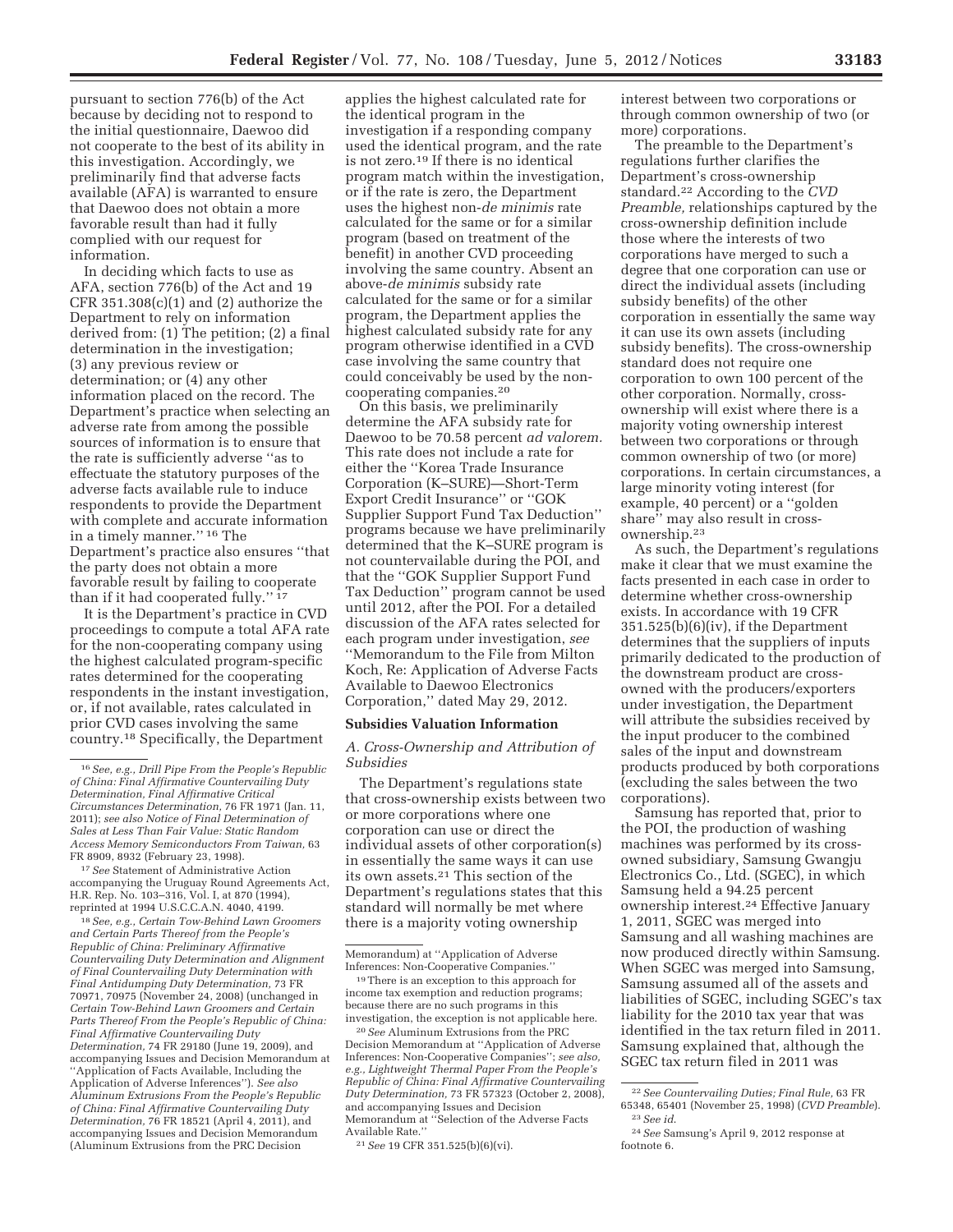prepared and filed under the name of SGEC, the tax liability was borne by Samsung. As well, we must determine whether any non-recurring benefits that SGEC received over the average useful life (AUL) period are attributable to Samsung. We have previously examined the relationship between Samsung and SGEC to determine whether it meets the definition of cross-ownership such that we will identify, measure, and attribute subsidies granted to the cross-owned companies to the entity exporting subject merchandise, and concluded that Samsung and SGEC are crossowned within the definition provided in 19 CFR 351.525(b)(6)(vi).25 In that investigation, we found that SGEC was virtually wholly-owned by Samsung during 2010, and therefore Samsung was able to ''use and direct the individual assets of'' SGEC in ''essentially the same ways it can use its own assets.'' 26 Furthermore, Samsung was intrinsically involved with the production, sales, and marketing of the subject merchandise. As such, we find that over the AUL period preceding the POI, Samsung and SGEC were crossowned, and all non-recurring subsidies to SGEC are properly attributable to Samsung pursuant to 19 CFR 351.525(b)(6)(i). As such, for purposes of this preliminary determination, we are examining subsidies received by SGEC over the AUL and attributing any benefits allocated to the POI to the total sales of Samsung.

In addition, Samsung has also identified two domestic cross-owned companies that provide it with services related to the production of subject merchandise. Samsung Electronics Logitech (SEL) is a wholly-owned nonproducing subsidiary of Samsung that provides logistics management and transportation services for Samsung's merchandise, including washing machines. Samsung Electronics Service (SES) is a non-producing subsidiary of Samsung which provides after-sale warranty services in Korea. Based on the information provided by Samsung, we preliminarily determine that SEL and SES are cross-owned with Samsung in accordance with 19 CFR 351.525(b)(6)(vi). These companies were wholly- or virtually wholly-owned by Samsung during the POI, and therefore Samsung was able to ''use and direct the individual assets of'' these companies in ''essentially the same ways it can use its own assets.'' 27 As such, any

Analogous to the situation of a holding or parent company is the situation where a government provides a subsidy to a nonproducing subsidiary (*e.g.,* a financial subsidiary) and there are no conditions on how the money is to be used. Consistent with our treatment of subsidies to holding companies, we would attribute a subsidy to a non-producing subsidiary to the consolidated sales of the corporate group that includes the non-producing subsidiary. *See, e.g., Certain Steel Products from Belgium,* 58 FR 37273, 37282 (July 9, 1993).28

With regard to holding companies, the regulations permit the attribution of subsidies conferred on a holding company to the consolidated sales of the holding company (that includes the respondent producer).29 Similarly, the regulations permit the attribution of subsidies to cross-owned, nonproducing subsidiaries like SEL or SES. Accordingly, the subsidies received by these companies have been appropriately attributed to Samsung.

LG has reported that two of its input producers, LG Chemical and Kum Ah Steel, are cross-owned via their shared membership in the LG Group. The LG Group, in turn, is headed by a holding company, LG Corporation, which owns 33.2 percent of LG. According to LG, LG Chemical is an input producer and a member of the LG Group as a subsidiary of LG Corporation, its largest shareholder, which holds 33.53 percent of the company's outstanding shares. LG identified Kum Ah Steel as a producer and seller of steel products. Kum Ah Steel is 51 percent owned by LG International (LGI), of which LG Corporation owns 27.6 percent.

LG has acknowledged that LG, LG Chemical, and Kum Ah Steel share common ownership through LG Corporation, the holding company of the LG Group, and information on the record substantiates this claim. Furthermore, LG has reported that LGI is Kum Ah Steel's majority shareholder. Based on this information, we preliminarily determine that LG Chemical and Kum Ah Steel are crossowned with LG, through LG Corporation, in accordance with 19 CFR 351.525(b)(6)(vi). According to LG, LG Corporation is only a holding company with no sales of its own, and it received no assistance from the programs under investigation.30

In response to our initial questionnaire, LG reported that ''(n)o company with which LGE shares crossownership supplied LGE with any input that is primarily dedicated to the production of the downstream product, *i.e.,* large residential washers.'' 31 In its initial questionnaire response, LG reported that LG Chemical's and Kum Ah Steel's sales of inputs to LG, as a proportion of their total sales, are not large and the majority of LG Chemical's and Kum Ah Steel's products are sold to companies other than LG.32 Moreover, information on the record does not indicate that the input products provided by LG Chemical and Kum Ah Steel are primarily dedicated to the production of the downstream product. On this basis, we preliminarily determine that the inputs produced by LG Chemical and Kum Ah Steel are not primarily dedicated to the production of the downstream product within the meaning of 19 CFR 351.525(b)(6)(iv). In the *CVD Preamble,* the Department indicates that ''it would not be appropriate to attribute subsidies to a plastics company to the production of cross-owned corporations producing appliances and automobiles.'' 33 Analogous to this example from the *CVD Preamble,* we find it would not be appropriate to attribute subsidies provided to LG Chemical and Kum Ah Steel to LG because the materials they produce are used in the production of many different products in different industries, and because LG is not their primary or sole customer.

In addition, LG has identified two cross-owned services providers: ServeOne Inc. (ServeOne), a crossowned company that purchases goods from input producers and resells them to LG for use in the production of subject merchandise; and Hi Business Logistics Co., Ltd. (HBL), which is responsible for arranging and coordinating the transportation of subject merchandise destined for export. According to information provided by LG, ServeOne is a wholly-owned nonproducing subsidiary of LG Corporation. ServeOne's Maintenance, Repair, Operation business unit is the division of ServeOne responsible for selling inputs to LG. ServeOne does not produce these inputs, instead purchasing them from other suppliers/ producers and then reselling them to LG. HBL is a wholly-owned subsidiary of LG.

LG has acknowledged that LG and ServeOne share common ownership

<sup>25</sup>*See Bottom Mount Refrigerators* and accompanying Issues and Decision Memorandum at 3.

<sup>26</sup>*See* 19 CFR 351.525(b)(6)(vi). 27*See id*.

countervailable subsidies that we identify and measure as conferred on SEL or SES are being treated as a subsidy to Samsung. This approach is consistent with the analysis contemplated by the *CVD Preamble:* 

<sup>28</sup>*See CVD Preamble,* 63 FR at 65402. 29*See* 19 CFR 351.525(b)(6)(iii). 30*See* LG's April 9, 2012 response at 12.

<sup>31</sup>*See* LG's April 9, 2012 response at 16. 32*See* LG's April 9, 2012 response at Exhibit 24.

<sup>33</sup>*See CVD Preamble,* 63 FR at 65401.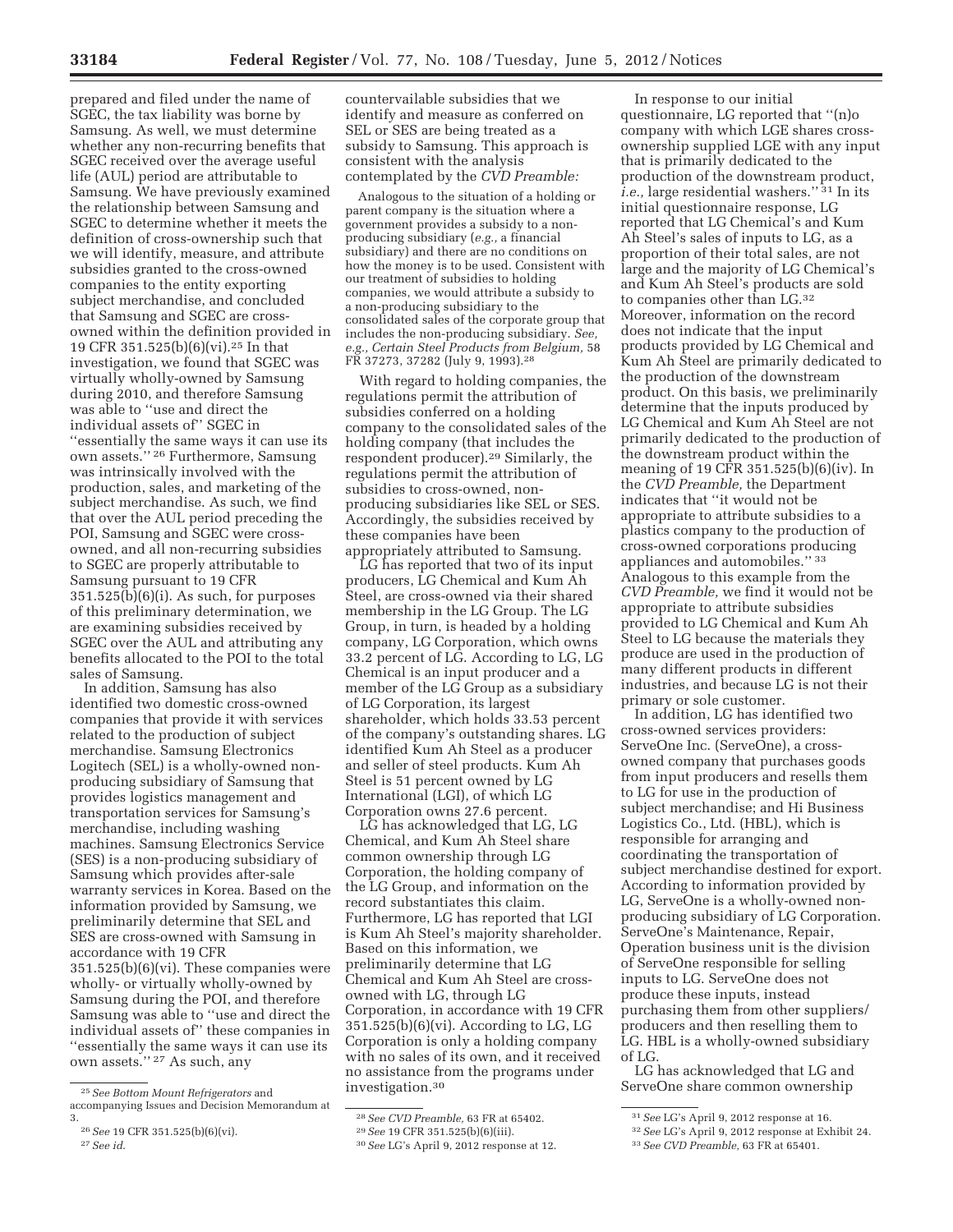through their parent company LG Corporation, and information on the record substantiates this claim.34 In addition, LG identified HBL as its wholly-owned non-producing subsidiary. Based on this information, we preliminarily determine that ServeOne and HBL are cross-owned with LG in accordance with 19 CFR 351.525(b)(6)(vi). As such, any countervailable subsidies that we identify and measure as conferred on ServeOne or HBL will be treated as a subsidy to LG. This approach is consistent with the analysis contemplated by the *CVD Preamble,* as discussed above.

LG has reported that ServeOne used some of the programs under investigation, but that HBL did not receive subsidies under any of the programs under investigation during the POI or AUL. Accordingly, we have attributed to LG the subsidies received by its non-producing subsidiary, ServeOne.

# *B. Cross-Ownership With Input Suppliers*

As we did in *Bottom Mount Refrigerators,* we have examined, based on information on the record, whether Samsung and LG are in a position to exercise effective control over their input suppliers such that crossownership arises within the meaning of 19 CFR 351.525(b)(6)(vi), and whether subsidies received by those input suppliers are attributable to the respondents.35

We are examining whether the respondent companies are cross-owned with their input suppliers, and whether the inputs supplied are primarily dedicated to the production of the downstream product. In our questionnaires, we requested that the respondents identify all of their input suppliers, any suppliers that are affiliated in accordance with section 771(33) of the Act, and any suppliers that are cross-owned in accordance with 19 CFR 351.525(b)(6)(vi). Further, we asked them to describe in detail the nature of the relationships with their suppliers, including whether they are sole suppliers, whether there is a supply or purchase agreement, and whether there are financial relationships beyond the purchase or sale of goods. Our

questionnaires also asked about the companies' relationships with their suppliers, their supply agreements, and whether the inputs supplied account for a majority of the suppliers' business. We also requested detailed information regarding family relationships, and common board members and managers between the respondents and their suppliers.

Samsung reported that it was not cross-owned with any of its domestic input suppliers in accordance with 19 CFR 351.525(b)(6)(vi). In its initial questionnaire response Samsung provided a copy of the standard supply agreement that it uses with its suppliers. We have reviewed this standard supply agreement and find that the language in the clauses therein provides no clear indication of the type of control by Samsung over its input suppliers that would rise to the level of crossownership. The definition of control in the regulations provides a high standard of control, akin to the control normally vested when there is majority voting ownership interest between two corporations.36 The *CVD Preamble*  recognizes that this type of control can also be vested in entities that hold a large minority voting interest or ''golden share.'' 37 Thus, while we recognize that control as defined by our regulations can be exercised by means other than ownership, the definition of what constitutes control does not change regardless of how that control is exercised. Cross-ownership exists where one corporation has the ability to use or direct the individual assets of the other corporation in essentially the same ways it can use its own assets. Our review of the language in the agreement between Samsung and its suppliers does not indicate that Samsung has this level of control over its suppliers' assets.

In its initial questionnaire response, Samsung also provided extensive information about its input suppliers' sales to Samsung. In a few instances, Samsung's purchases accounted for a significant majority of a particular supplier's sales. In addition, in some cases, Samsung has provided technical assistance to its suppliers. As well, some Samsung suppliers have also received loans from a joint fund between the Industrial Bank of Korea (IBK) and Samsung worth Korean won one trillion. Samsung has also identified the members of its board of directors and stated that ''no member of the Samsung founding family and no director, executive or senior manager of a Samsung Group company holds a

director, executive or senior manager position or an ownership stake in a supplier company that is not a crossowned company.'' 38 While there appear to be close supplier relationships between Samsung and some of its suppliers, as evidenced by the provision of technical assistance and of loans in conjunction with its purchases, and, in a few circumstances, purchases of a significant majority of the suppliers' production, we find that these factors do not give rise to the type or level of control required by our regulations to find cross-ownership because they do not demonstrate that Samsung can use or direct the assets of these suppliers as if they were Samsung's own assets. Thus, we preliminarily determine that Samsung is not cross-owned with any of its non-Samsung Group input suppliers within the meaning of 19 CFR 351.525(b)(6)(vi).

As discussed above, LG identified two input suppliers, LG Chemical and Kum Ah Steel, as being cross-owned, but stated that the inputs provided by these suppliers are not primarily dedicated to the production of washing machines. Our findings with respect to these two cross-owned input suppliers are discussed above. In addition, LG identified its unaffiliated input suppliers and provided a copy of the standard supply agreement that governs its relationships with its suppliers. We have reviewed this standard supply agreement and find that the language in the clauses therein provides no clear indication of the type of control by LG over its input suppliers that would rise to the level of cross-ownership. There is no language in the agreement between LG and its suppliers that supports a conclusion LG has met the high threshold for control over its suppliers' assets that is required by our regulations for the agreement to demonstrate crossownership.

LG also provided information showing the portion of each of the supplier's sales that is made to LG (LG researched the total sales of its suppliers using public information to comply with our request for this information).<sup>39</sup> In a few instances, LG's purchases accounted for a significant majority of a particular supplier's sales. In addition, in some cases, LG has provided direct financial support to its suppliers, in the form of loans for production facility improvements.40 Certain record information indicates that close supplier relationships may exist between LG and

<sup>34</sup>LG has reported that ''all companies in the LG Group are ultimately controlled by LG Corporation or its majority shareholders, and all companies in the LG Group are affiliated and cross-owned.'' *See*  LG's April 9, 2012 response at 15.

<sup>35</sup>*See Bottom Mount Refrigerators* and accompanying Issues and Decision Memorandum at ''Cross-Ownership and Attribution of Subsidies.'' *See also* the Initiation Checklist.

<sup>36</sup>*See* 19 CFR 351.525(b)(6)(vi).

<sup>37</sup>*See CVD Preamble,* 63 FR at 65401.

<sup>38</sup>*See* Samsung's April 9, 2012 response at 16– 17.

<sup>39</sup>*See* LG's May 10, 2012 response at Exhibit 43. 40*See* LG's May 10, 2012 response at 12.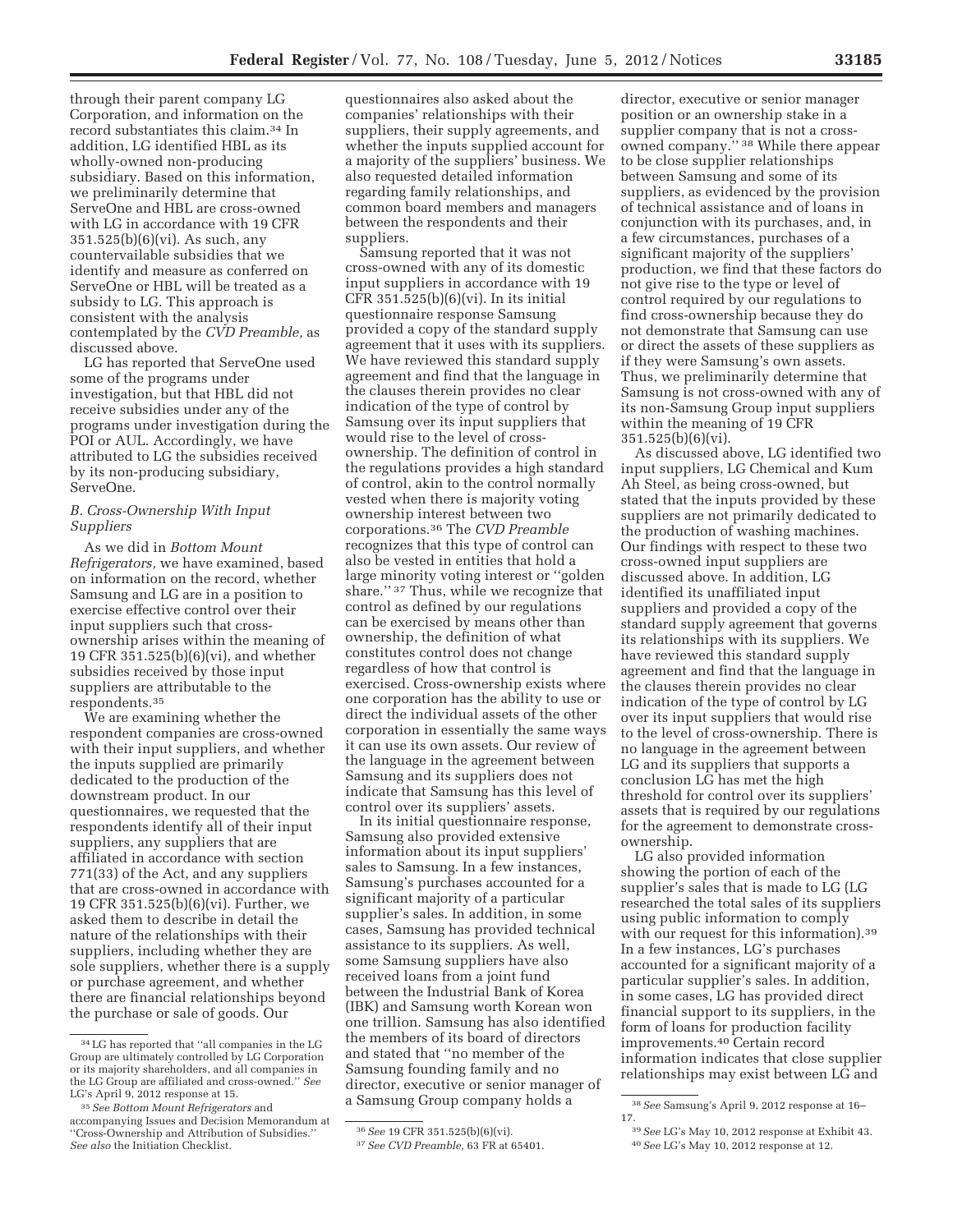some of its suppliers, such as the provision of loans in conjunction with LG's purchases, which, in a few circumstances, constitute a significant majority of the suppliers' production. However these factors do not give rise to control as required by our regulations because there is no evidence that these factors allow LG to use or direct the assets of these suppliers as if they were LG's own assets.

Finally, we are not finding crossownership to exist between LG and its unaffiliated input suppliers based on any common ownership, management or family ties. LG stated in reference to its unaffiliated input suppliers accounting for 80 percent of its input purchases by value that no directors, officers or executives from any LG Group company serve as directors, officers or executives on any of these unaffiliated companies. LG provided information on the family ties between LG and these companies indicating that distant relations of the LG Group's founding Koo family held executive positions in these companies.41 However, we find that these family relationships are too attenuated from the current ownership of the LG Group to find that they are indicative of crossownership between LG and these input suppliers. Thus, we preliminarily determine that LG is not cross-owned with any of its non-LG Group input suppliers within the meaning of 19 CFR 351.525(b)(6)(vi).

### *C. Benchmark Interest Rate for Short-Term Loans*

Section 771(5)(E)(ii) of the Act states that the benefit for loans is the ''difference between the amount the recipient of the loan pays on the loan and the amount the recipient would pay on a comparable commercial loan that the recipient could actually obtain on the market,'' indicating that a benchmark must be a market-based rate. In addition, 19 CFR 351.505(a)(3)(i) stipulates that when selecting a comparable commercial loan that the recipient ''could actually obtain on the market'' the Department will normally rely on actual loans obtained by the firm. However, when there are no comparable commercial loans, the Department ''may use a national average interest rate for comparable commercial loans,'' pursuant to 19 CFR 351.505(a)(3)(ii). For the ''Korea Development Bank (KDB)/IBK Short-Term Discounted Loans for Export Receivables'' program, an analysis of any benefit conferred by loans from KDB or IBK to the respondents requires

a comparison of interest actually paid to interest that would have been paid using a benchmark interest rate.42

Pursuant to 19 CFR 351.505(a)(2)(iv), if a program under review is a government-provided short-term loan program, the preference would be to use a company-specific annual average of interest rates of comparable commercial loans during the year in which the government-provided loan was taken out, weighted by the principal amount of each loan. LG has reported receiving KDB and IBK short-term loans. LG also reported receiving loans from commercial banks that are comparable commercial loans within the meaning of 19 CFR 351.505(a)(2)(i). We preliminarily determine that the information provided by LG about its commercial loans satisfies the preference expressed in 19 CFR  $351.505(a)(2)(iv)$ . As such, we have used LG's commercial loans to calculate a benchmark interest rate that represents a company-specific annual average interest rate.43

Samsung also received loans under the KDB and IBK short-term loan program. We requested that Samsung provide us with information on its short-term loans that are comparable to the government program loans. Samsung provided information about commercial loans from only one bank. Based on the information in its financial statement, the company apparently received comparable loans from more than one commercial bank. Because information on the record indicates that Samsung had other comparable shortterm loans during the POI, Samsung has not provided all of the information about comparable commercial loans that would provide an appropriate basis for an interest rate benchmark as provided in 19 CFR 351.505(a)(2). Therefore, for purposes of this preliminary determination, we have selected a national average interest rate as a benchmark for Samsung using appropriate public sources pursuant to 19 CFR 351.505(a)(3)(ii).44 We intend to gather additional information on all of Samsung's comparable short-term commercial loans and will reconsider the benchmark issue in our final determination.

### **Allocation Period**

Under 19 CFR 351.524(d)(2)(i), we presume the allocation period for nonrecurring subsidies to be the AUL prescribed by the Internal Revenue Service (IRS) for renewable physical assets of the industry under consideration (as listed in the IRS's 1977 Class Life Asset Depreciation Range System, and as updated by the Department of the Treasury). This presumption will apply unless a party claims and establishes that these tables do not reasonably reflect the AUL of the renewable physical assets of the company or industry under investigation. Specifically, the party must establish that the difference between the AUL shown in the tables and the company-specific AUL, or the country-wide AUL for the industry under investigation, is significant, pursuant to 19 CFR 351.524(d)(2)(i) and (ii). For assets used to manufacture washing machines, the IRS tables prescribe an AUL of 10 years. Because neither the respondent companies nor the GOK has disputed the AUL of 10 years, the Department is using an AUL of 10 years in this investigation.

#### **Analysis of Programs**

### **I. Programs Preliminarily Determined To Be Countervailable**

## *A. Income Tax Programs Under the Restriction of Special Taxation Act (RSTA) Article 10*

1. Research, Supply, or Workforce Development Investment Tax Deductions for ''New Growth Engines'' Under RSTA Article 10(1)(1)

The GOK provided information showing that this program was first introduced in 2010, through the amendment of the RSTA, for the purpose of facilitating Korean corporations' investments in their respective research and development (R&D) activities relating to the New Growth Engine program. The statutory basis for this program is Article  $10(1)(1)$ of the RSTA. Paragraph 1 of Article 9 of the Enforcement Decree is the implementing provision of Article 10(1)(1) of the RSTA and Appendix 7 of the Enforcement Decree sets forth a list of eligible technologies that are covered by the New Growth Engine program. According to the GOK, the goal of the New Growth Engine program is to boost general national economic activities. RSTA Article 10(1)(1) offers a credit towards taxes payable by a corporation with respect to the costs of researchers and administrative personnel engaged in R&D activities related to eligible technologies listed in Appendix 7 of the

<sup>41</sup>*See* LG's April 9, 2012 response at Exhibit 26.

<sup>42</sup>*See* 19 CFR 351.505(a)(1).

<sup>43</sup>*See* ''Memorandum to the File from Justin M. Neuman, Re: Calculations for LG Electronics, Inc. for the Preliminary Determination,'' dated May 29, 2012 (LG Preliminary Calculation Memorandum).

<sup>44</sup>*See* ''Memorandum to the File from Justin M. Neuman, Re: Calculations for Samsung Electronics Co., Ltd. for the Preliminary Determination'' dated May 29, 2012 (Samsung Preliminary Calculation Memorandum).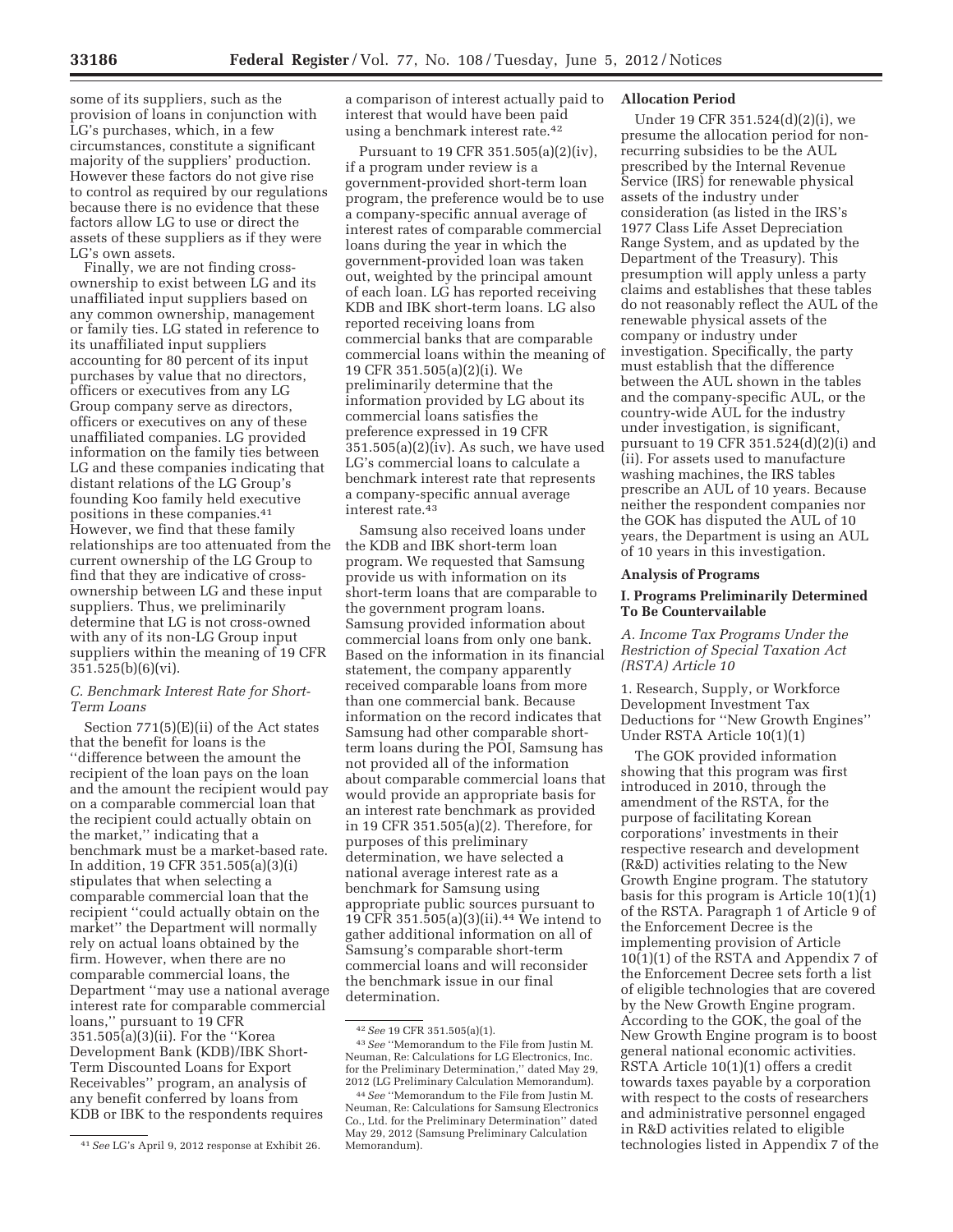Enforcement Decree and for samples, parts, and raw materials used in the course of such R&D activities.

Only Samsung reported receiving a tax credit under Article 10(1)(1) of the RSTA during the POI. The language of the implementing provisions and the related appendices for this tax program limits eligibility for the use of this program to a limited list of ''new growth engines.'' Therefore, we preliminarily determine that the provision of this tax benefit is *de jure* specific pursuant to section 771(5A)(D)(i) of the Act to companies investing in ''new growth engines'' technology.

The tax credits are financial contributions in the form of revenue foregone by the government under section 771(5)(D)(ii) of the Act, and provide a benefit to the recipient in the amount of the difference between the taxes it paid and the amount of taxes that it would have paid in the absence of this program, effectively, the amount of the tax credit claimed on the tax return filed during the POI, pursuant to 19 CFR 351.509(a)(1).

The tax credit provided under this program is a recurring benefit, because income taxes are due annually. Thus, the benefit is allocated to the year in which it is received.45 To calculate the benefit to Samsung from the tax credit under this program, we divided the tax credit claimed under this program on the tax return filed during the POI by the company's total sales during the POI. However, the calculation of the subsidy from this tax credit results in a rate that is less than 0.005 percent and, as such, this rate does not have an impact on Samsung's overall subsidy rate. Consistent with our past practice, we therefore have not included this program in our net subsidy rate calculations for Samsung.46

2. Research, Supply, or Workforce Development Expense Tax Deductions for ''Core Technologies'' Under RSTA Article 10(1)(2)

The GOK has provided information showing that this program was first introduced in 2010, through the amendment of the RSTA, for the purpose of facilitating Korean corporations' investments in their respective R&D activities relating to core technologies covered by the New Growth Engine program. The statutory basis for this program is Article 10(1)(2)

of the RSTA. Paragraph 2 of Article 9 of the Enforcement Decree is the implementing provision of Article 10(1)(2) of the RSTA and Appendix 8 of the Enforcement Decree sets forth a list of ''core technologies'' that are covered by the New Growth Engine program. The program is designed to facilitate the R&D activities within the context of the New Growth Engine program. According to the GOK, the goal of the New Growth Engine program is to boost general national economic activities. RSTA Article 10(1)(2) offers a credit towards taxes payable by a corporation with respect to the costs of researchers and administrative personnel engaged in R&D activities related to ''core technologies'' listed in Appendix 8 of the Enforcement Decree and for samples, parts, and raw materials used in the course of such R&D activities.

Only Samsung reported receiving a tax credit under Article 10(1)(2) of the RSTA on the tax return filed during the POI. The language of the implementing provisions and the related appendices for this tax program limits eligibility for the use of this program to a limited list of ''core technologies.'' Therefore, we preliminarily determine that the provision of this tax benefit is *de jure*  specific pursuant to section 771(5A)(D)(i) of the Act to companies investing in ''core technologies.''

The tax credits are financial contributions in the form of revenue foregone by the government under section 771(5)(D)(ii) of the Act, and provide a benefit to the recipient in the amount of the difference between the taxes it paid and the amount of taxes that it would have paid in the absence of this program, effectively, the amount of the tax credit claimed on the tax return filed during the POI, pursuant to 19 CFR 351.509(a)(1).

The tax credit provided under this program is a recurring benefit, because income taxes are due annually. Thus, the benefit is allocated to the year in which it is received.47 To calculate the benefit to Samsung from the tax credit used, we divided the tax credit claimed under this program during the POI by the company's total sales during the POI. However, the calculation of the subsidy from this tax credit results in a rate that is less than 0.005 percent and, as such, this rate does not have an impact on Samsung's overall subsidy rate. Consistent with our past practice, we therefore have not included this

program in our net subsidy rate calculations for Samsung.48

3. Tax Reduction for Research and Manpower Development: RSTA 10(1)(3)

The GOK reported that this income tax reduction program aims to facilitate Korean corporations' investments in their respective R&D activities, and thus boost general national economic activities in all sectors. According to the GOK, this tax reduction provision was first introduced in 1982 under the Tax Exemption and Reduction Control Law. The GOK reported that all Korean corporations, both large companies and small and medium enterprises (SMEs), are eligible to use this program as long as they satisfy the requirements set forth in the statute.

According to the GOK, an applicant corporation can take a credit toward corporate tax with respect to its investment for the purpose of general research and manpower development. Under this program, companies can claim a credit toward taxes payable for eligible expenditures on research and human resources development. Companies can calculate their tax credit as either 40 percent of the difference between the eligible expenditures in the tax year and the average of the prior four years, or a maximum of six percent of the eligible expenditures in the current tax year. The GOK provided the relevant law authorizing the credit: a copy of Article 10(1)(3) of the RSTA that was in effect during the 2010 tax year, as well as the implementing law, paragraphs 3, 4, 5 and 6 of Article 9 of the Enforcement Decree of the RSTA. The GOK stated that the selection of a recipient and provision of support under Article 10(1)(3) are not contingent upon export performance.

Samsung reported that it, as well as SGEC, SES, and SEL received tax credits under Article 10(1)(3) of the RSTA on the tax returns filed during the POI. LG did not claim this tax credit on the tax return it filed during the POI, but reported that ServeOne claimed the credit on the tax return it filed during the POI.

The GOK explained that the information we requested in order to analyze *de facto* specificity was not available for the POI. We therefore analyzed information from the prior year to evaluate *de facto* specificity and we preliminarily determine that the tax credits under this program were provided disproportionately to Samsung and LG pursuant to section

<sup>45</sup>*See* 19 CFR 351.524(a).

<sup>46</sup>*See, e.g., Certain Hot-Rolled Carbon Steel Flat Products from India: Final Results and Partial Rescission of Countervailing Duty Administrative Review,* 74 FR 20923 (May 6, 2009) (*HRS from India*), and accompanying Issues and Decision Memorandum at ''Exemption from the CST.'' 47*See* 19 CFR 351.524(a).

<sup>48</sup>*See, e.g., HRS from India,* and accompanying Issues and Decision Memorandum at ''Exemption from the CST.''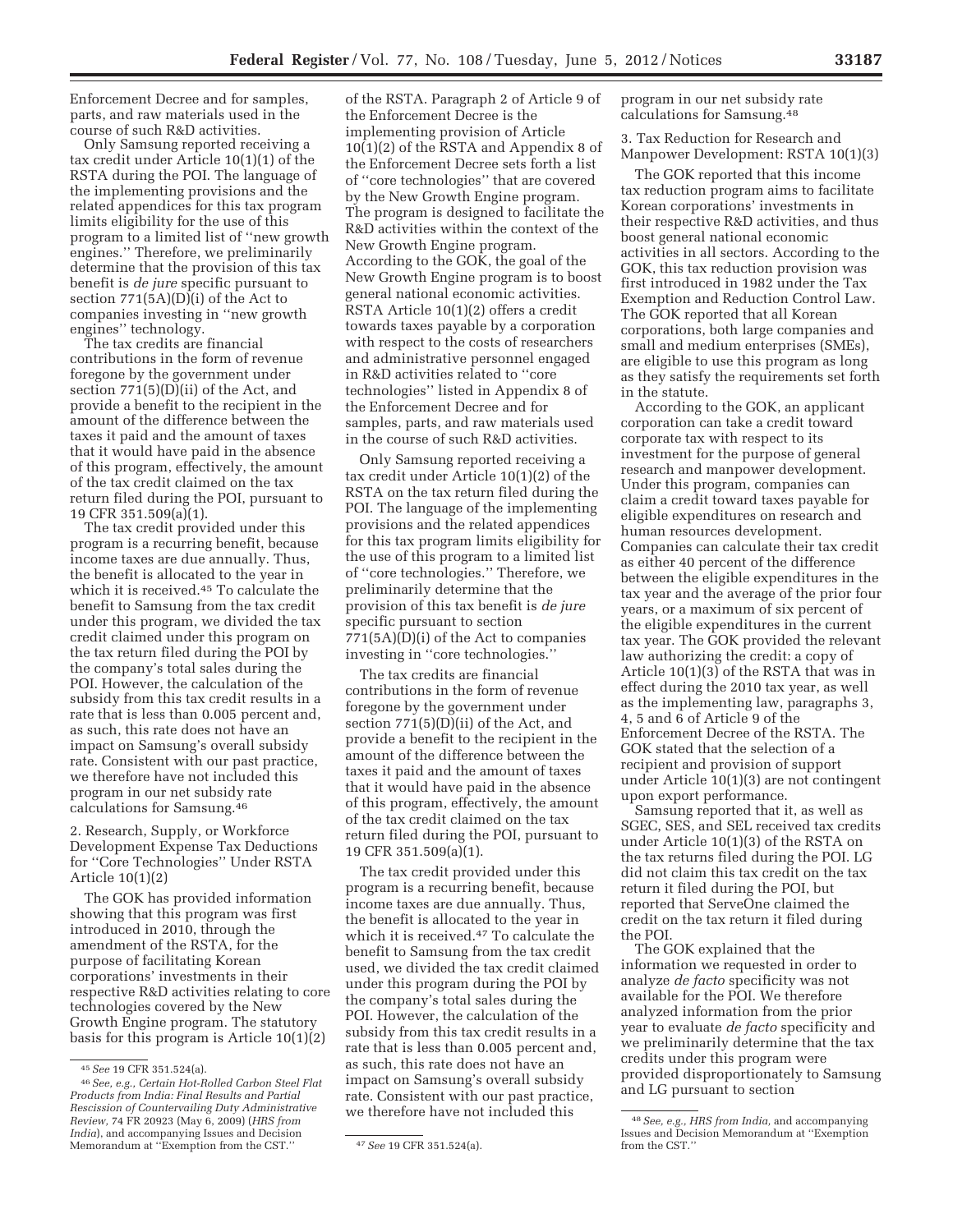$771(5A)$ (D)(iii)(III) of the Act.<sup>49</sup> This is consistent with our finding in *Bottom Mount Refrigerators.* 

The tax credits are financial contributions in the form of revenue foregone by the government under section 771(5)(D)(ii) of the Act, and provide a benefit to the recipient in the amount of the difference between the taxes it paid and the amount of taxes that it would have paid in the absence of this program, effectively, the amount of the tax credit claimed on the tax return filed during the POI, pursuant to 19 CFR 351.509(a)(1).

The tax credits provided under this program are recurring benefits, because income taxes are due annually. Thus, the benefit is allocated to the year in which it is received.50 Consistent with 19 CFR 351.525(b)(6)(i), to calculate the countervailable subsidy from the tax credits received by Samsung and SGEC, the tax credits for each corporate entity were summed and divided by Samsung's total sales during the POI. In calculating the rate for Samsung, we included the benefits to SES and SEL, consistent with the *CVD Preamble.*51 We therefore preliminarily determine a countervailable subsidy of 0.49 percent *ad valorem* for Samsung. To calculate the benefit to LG, we divided ServeOne's tax credits by the sum of ServeOne's sales of products during the POI and LG's total FOB sales net of intercompany sales during the POI. However, the calculation of the subsidy from this tax credit results in a rate that is less than 0.005 percent and, as such, this rate does not have an impact on LG's overall subsidy rate. Consistent with our past practice, we therefore have not included this program in our net subsidy rate calculations for LG.52

### *B. RSTA Article 25(2) Tax Deductions for Investments in Energy Economizing Facilities*

According to the GOK, this program was introduced in the Korean tax code in the predecessor of the RSTA to facilitate Korean corporations' investments in energy utilization facilities.53 The underlying rationale for the introduction and maintenance of the program is that the enhancement of energy efficiency in the business sectors may help enhance the efficiency in the

general national economy. The eligible types of facilities are identified in Article 22(2) of the RSTA.

The statutory basis for this program is Article 25(2) of the RSTA, Article 22(2) of the Enforcement Decree of the RSTA, and Article 13(2) of the Enforcement Regulation of RSTA. Under the program, the GOK explained that corporations that have made investments in facilities to enhance energy utilization efficiency or produce renewable energy resources, in accordance with the RSTA decree and regulation, are entitled to a credit toward taxes payable in the amount of 10 percent of the eligible investment. Once it is established that the requirements under the laws and regulations are satisfied, the provision of support under this program is automatic. If a company is in a tax loss situation in a particular tax year, the company is permitted to carry forward the applicable credit under this program for five years. The relevant tax law pertaining to loss carry-forward is Article 144(1) of the RSTA. The GOK agency that administers this program is the Ministry of Strategy and Finance. Samsung claimed a tax credit under this program on its tax returns filed during the POI. LG reported that it did not use this program on the tax return filed during the POI.

In *Bottom Mount Refrigerators,* we found this program *de facto* specific because information provided by the GOK indicated that the actual recipients that claimed tax credits under RSTA Article 25(2) were limited in number, pursuant to section 771(5A)(D)(iii)(I) of the Act.54 Similarly, the information provided by the GOK on this record shows that only a limited number of companies claimed this tax credit in 2010, for the 2009 tax year, the most recent year for which the GOK was able to provide information.55 Therefore, we find this program to be *de facto* specific within the meaning of section  $771(5A)(D)(iii)(I)$  of the Act.

This program results in a financial contribution from the GOK to recipients in the form of revenue foregone, as described in section 771(5)(D)(ii) of the Act. The benefit conferred on the recipient is the difference between the amount of taxes it paid and the amount of taxes that it would have paid in the absence of this program, as described in 19 CFR 351.509(a), effectively, the amount of the tax credit claimed. To calculate the benefit to Samsung from

the tax credit used, we divided the tax credit claimed under this program during the POI by the company's total sales during the POI. However, the calculation of the subsidy from this tax credit results in a rate that is less than 0.005 percent and, as such, this rate does not have an impact on Samsung's overall subsidy rate. Consistent with our past practice, we therefore have not included this program in our net subsidy rate calculations for Samsung.56

#### *C. GOK Facilities Investment Support: Article 26 of the RSTA*

The GOK reported that the program provides a credit towards taxes payable in the amount of seven percent of eligible investments in facilities. The GOK provided the relevant law authorizing the credit that was in effect during the 2010 tax year, Article 26 of the RSTA, as well as the implementing law, Article 23 of the Enforcement Decree of the RSTA. Article 23(1) of the Enforcement Decree limits eligibility for the program to ''business assets out of overcrowding control region of the Seoul Metropolitan Area'' (*sic*).

Because information provided by the GOK indicates that the tax credits under this program are limited by law to enterprises or industries within a designated geographical region within the jurisdiction of the authority providing the subsidy, we preliminarily find that this program is regionally specific in accordance with section  $771(5A)(D)(iv)$  of the Act.<sup>57</sup> The tax credits are financial contributions in the form of revenue foregone by the government under section 771(5)(D)(ii) of the Act, and provide a benefit to the recipient in the amount of the difference between the taxes it paid and the amount of taxes that it would have paid in the absence of this program, pursuant to 19 CFR 351.509(a)(1).

Samsung reported that it, SGEC, and SEL received tax credits under Article 26 of the RSTA on the tax returns filed during the POI. In addition, LG reported that ServeOne received a tax credit under this program on the tax return filed during the POI. Consistent with 19 CFR  $351.525(b)(6)(i)$ , to calculate the countervailable subsidy from the tax

<sup>49</sup>*See* the Samsung and LG Preliminary Calculation Memoranda at Attachments 7 and 5, respectively.

<sup>50</sup>*See* 19 CFR 351.524(a).

<sup>51</sup>*See CVD Preamble,* 63 FR at 65402.

<sup>52</sup>*See, e.g., HRS from India* and accompanying Issues and Decision Memorandum at ''Exemption from the CST.''

<sup>53</sup>*See* the GOK's April 9, 2012 questionnaire response at 121 of the Appendices Volume.

<sup>54</sup>*See Bottom Mount Refrigerators,* and accompanying Issues and Decision Memorandum, at ''RSTA Article 25(2) Tax Deductions for Investments in Energy Economizing Facilities.'' 55*See* Samsung Preliminary Calculation Memorandum.

<sup>56</sup>*See, e.g., HRS from India,* and accompanying Issues and Decision Memorandum at ''Exemption from the CST.

<sup>57</sup>*See, e.g., Final Affirmative Countervailing Duty Determination: Certain Hot-Rolled Carbon Steel Flat Products From Thailand,* 66 FR 50410 (October 3, 2001) and accompanying Issues and Decision Memorandum at the ''Provision of Electricity for Less than Adequate Remuneration'' section (where eligibility for a program was limited to users outside the Bangkok metropolitan area, we found the subsidy to be regionally specific under section  $771(5A)(D)(iv)$  of the Act).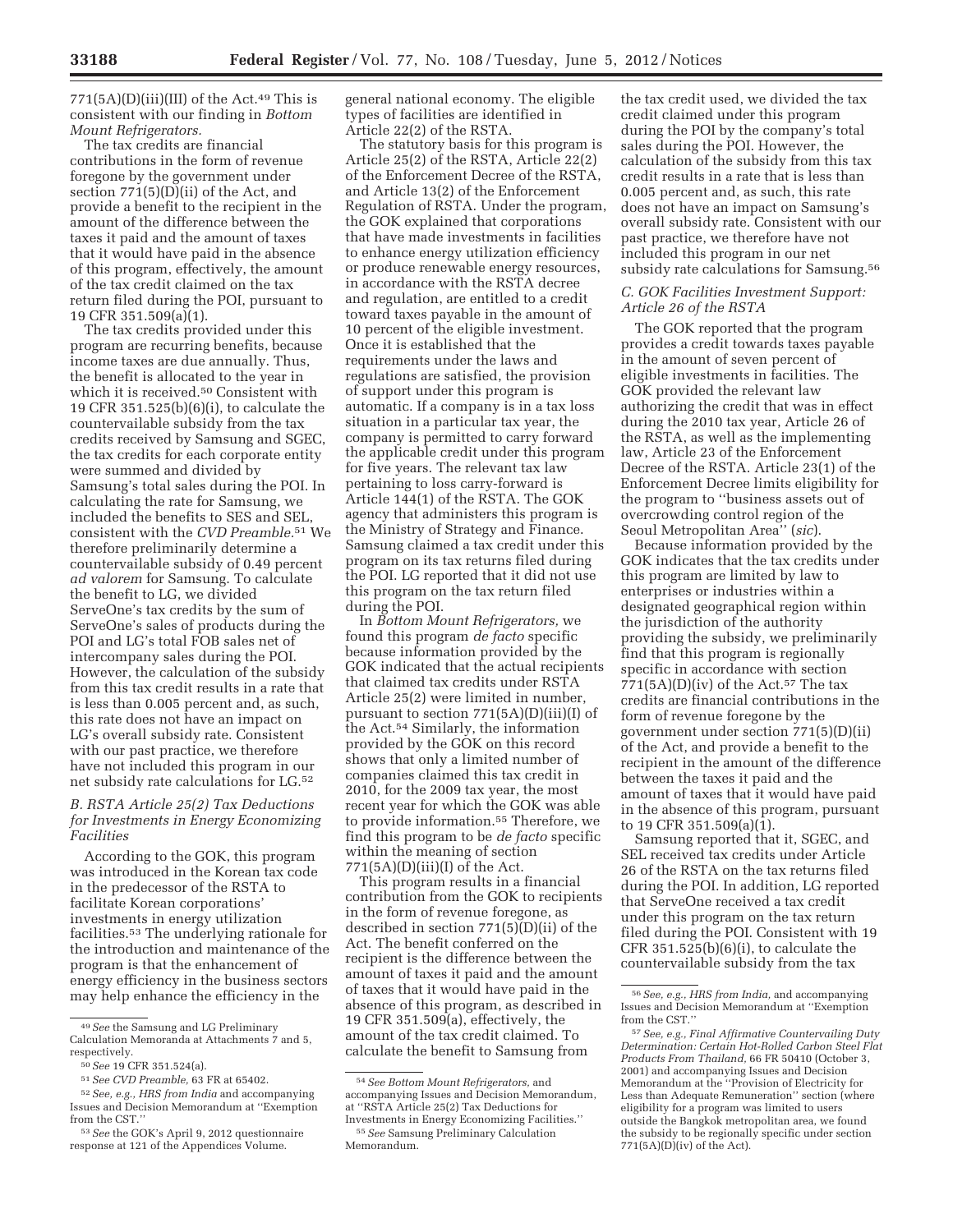credits received by Samsung and SGEC, the tax credits for each corporate entity were summed and divided by Samsung's total sales during the POI. In calculating the rate for Samsung, we included the benefit to SEL, consistent with the *CVD Preamble.*58 We preliminarily determine a countervailable subsidy of 0.71 percent *ad valorem* for Samsung. To calculate the benefit to LG from the tax credit received by ServeOne, we divided ServeOne's tax credits by the sum of ServeOne's sales of products during the POI and LG's total FOB sales net of intercompany sales during the POI. However, the calculation of the subsidy from this tax credit results in a rate that is less than 0.005 percent and, as such, this rate does not have an impact on LG's overall subsidy rate. Consistent with our past practice, we therefore have not included this program in our net subsidy rate calculations for LG.59

## *D. Gwangju Metropolitan City Production Facilities Subsidies: Tax Reductions/Exemptions Under Article 276 of the Local Tax Act*

According to the GOK, this tax program was introduced for the purpose of supporting the establishment of production facilities by corporations within the Gwangju City area so as to boost general economic activities in the region and to diversify the structure of the local economy by offering tax reductions and exemptions for certain companies located within designated industrial complexes. The current statutory basis for this program is Article 78 of the Special Local Tax Treatment Control Act, although it was previously administered under Article 276 of the Local Tax Act. Companies that newly establish or expand facilities within an industrial complex are exempt from property, education, acquisition, and registration taxes. Further, capital gains on the land and buildings of such companies are exempt from property taxes for five years from the establishment or expansion of the facilities. According to the GOK, liability for the education tax arises when the property tax is imposed and paid, and is set at 20 percent of the property tax. Although this is a program authorized by national law, it is administered at the local level by the Gwangju City government. The GOK provided the relevant sections of the City Tax Exemption and Reduction Ordinance of Gwangju City which

shows Article 78 is administered by the Gwangju City government.

The Department has previously determined that the tax exemptions under Article 276 of the Local Tax Act are specific in accordance with section 771(5A)(D)(iv) of the Act because this program limits these tax exemptions to enterprises located in specific regions; provides a financial contribution in the form of revenue foregone in accordance with section 771(5)(D)(ii) of the Act; and provides a benefit in the amount of the tax exemptions in accordance with 19 CFR 351.509 $(a)(1)$ .<sup>60</sup> There is no new information or evidence of changed circumstances that warrants the reconsideration of that determination. Only Samsung reported receiving these exemptions.

Because certain of these exemptions are triggered by a single event, the purchase of property, we consider the exemptions from acquisition and registration taxes to provide nonrecurring benefits, in accordance with 19 CFR 351.524(b). For each year over the 10-year AUL period (the POI, *i.e.,*  2011, and the prior nine years), in which Samsung or SGEC claimed exemptions from acquisition and registration taxes, we examined the exemptions claimed to determine whether they exceeded 0.5 percent of the company's sales in that year to determine whether the benefits should be allocated over time or to the year of receipt. None of the exemptions claimed by Samsung or SGEC over the AUL period met the prerequisite for allocation over time; as such, the only attributable benefits are those benefits received by Samsung during the POI. The exemptions from real property tax provided under this program are recurring benefits, because the property taxes are otherwise due to be paid on an annual basis, and the exemption is granted for a five-year period. Thus, the benefit is allocated to the year in which it is received.61 The benefit to Samsung during the POI from the property tax exemption is the value of the real property tax that would have been due, as well as the related education tax, exempted during the POI.

Samsung also reported that, as a result of the exemption from acquisition and registration taxes, they are subject to an additional tax under the Act on Special Rural Development. This tax is assessed

acquisition tax amount and 20 percent of the exempted registration tax amount. We have examined the assessment of the Special Rural Development Tax in light of the provisions of section 771(6) of the Act, which provides that the Department may subtract an amount from the countervailable subsidy amounts related to application fees, the loss of value of the subsidy resulting from a deferral required by the government, and any export taxes imposed by the government specifically to offset countervailing duties imposed by the United States. Because the statute explicitly limits recognizable offsets to those three items, we find that the Special Rural Development Tax does not meet the statutory requirement to be recognized by the Department as an offset to the countervailable exemption of acquisition and registration taxes. Furthermore as provided in 19 CFR 351.503(e), when calculating the

at 10 percent of the exempted

of the benefit.62 To calculate the countervailable subsidy from the four tax exemptions provided under this program to Samsung, we added the value of exemptions of acquisition and registration tax received during the POI to the value of exemptions of real property tax and education tax received during the POI. We divided the resulting benefit by Samsung's total sales during the POI. However, the calculation of the subsidy from these exemptions results in a rate that is less than 0.005 percent and, as such, this rate does not have an impact on Samsung's overall subsidy rate. Consistent with our past practice, we therefore have not included this program in our net subsidy rate calculations for Samsung.63

amount of the benefit, the Department does not consider the tax consequences

## *E. GOK Subsidies for ''Green Technology R&D'' and Its Commercialization*

According to the GOK, technology is a crucial factor in promoting and achieving green growth in all economic sectors and, thus, the development of relevant green technology has been regarded as the main pillar of the country's Green Growth policy. The technology development component is one of the important factors of the government's five-year Green Growth Plan, which was adopted by the GOK in

<sup>58</sup>*See CVD Preamble,* 63 FR at 65402.

<sup>59</sup>*See, e.g., HRS from India,* and accompanying Issues and Decision Memorandum at ''Exemption from the CST.''

<sup>60</sup>*See Coated Free Sheet Paper from the Republic of Korea: Notice of Final Affirmative Countervailing Duty Determination,* 72 FR 60639 (October 25, 2007) and accompanying Issues and Decision Memorandum at 12. *See also Bottom Mount Refrigerators* and accompanying Issues and Decision Memorandum at 22. 61*See* 19 CFR 351.524(a).

<sup>62</sup>*See Bottom Mount Refrigerators* and accompanying Issues and Decision Memorandum at 24.

<sup>63</sup>*See, e.g., HRS from India,* and accompanying Issues and Decision Memorandum at ''Exemption from the CST.''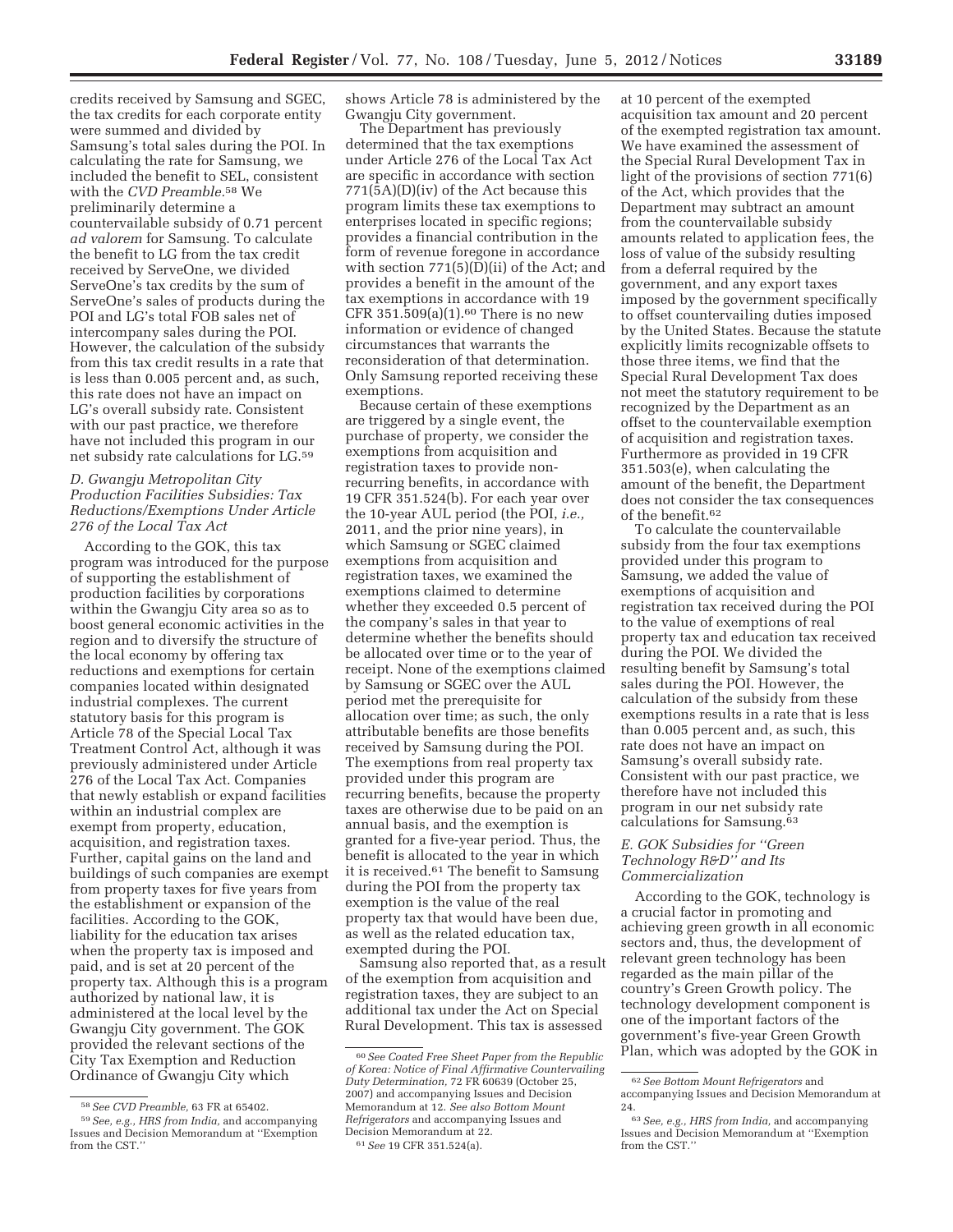January 2009. Under the plan, the GOK has selected 27 core technologies for support. The Ministry of Knowledge Economy (MKE) is involved in this program and provides support to Green Technology R&D. This program provides for the establishment and enforcement of measures to facilitate research, development and commercialization of green technology, including financial support for these activities. Support is provided to approved applicants in the form of grants. The MKE determines the eligibility of the applicants for support under this program, consulting with affiliated research institutions when technological evaluation and confirmation are necessary. The GOK reported that the approval of the applicants is based on the merits of each application, which must be in accordance with the requirements set by the law and MKE's internal guidelines. According to the GOK, the provision of support under the program is automatic as long as the budgets earmarked for this program are available.

Both Samsung and LG reported receiving grants under this program. Samsung reported receiving assistance for 10 R&D projects under this program, but stated that ''none of the projects involve subject merchandise directly or involves technologies related to subject merchandise or its production.'' 64 Samsung has also provided the application and approval documents related to the projects for which it received assistance from 2009 through 2011.65 In *Bottom Mount Refrigerators,*  we found that all but one project was tied to non-subject merchandise. Based on the Samsung verification report that was submitted on the record of this investigation,66 and an examination of the application and approval documents provided by Samsung, we preliminarily determine that one project relates broadly to numerous types of products, including subject merchandise. Therefore, the grants provided for that project are not tied to any particular merchandise, subject or non-subject.<sup>67</sup>

LG reported that from 2009 through 2011, it received a number of grants under the Green Technology R&D program. Of these grants, LG has identified the ''Development of Smart Grid Technology for Electronic Devices'' (Smart Grid) project, as being the only project for which it received grants that

are applicable to subject merchandise. LG received grants for this project in 2009, 2010, and 2011. According to LG, the focus of this project is to make home appliances function in a more energy efficient manner. LG identified three of its business units that make products that can incorporate Smart Grid technology: Home Appliances, Air Conditioning, and Home Electronics. Because washing machines are classified as home appliances, we preliminarily determine that the grant LG received for the development of Smart Grid technology is tied at the point of approval to the development of home appliances, which include washing machines.68 For the remaining projects, LG has provided approval documentation from the GOK indicating that grants for these projects are tied at the point of approval to the development of non-subject merchandise. Therefore, we preliminarily determine that grants received under the Green Technology R&D program by LG for projects, other than the Smart Grid technology project, are not countervailable.

The Department has previously determined that grants under the Green Technology R&D program are countervailable subsidies because financial assistance under this program is expressly limited by law to 27 core technologies related to ''Green Technology,'' and is therefore *de jure*  specific under section 771(5A)(D)(i) of the Act, while the grants constitute a direct transfer of funds under section 771(5)(D)(i) of the Act and provide a benefit in the amount of the grant, in accordance with 19 CFR 351.504(a). $69$ There is no new information or evidence of changed circumstances that warrants the reconsideration of that determination.

Although the GOK has indicated that this program should be considered to provide recurring benefits, we determine that the grants provided under this program are non-recurring, in accordance with 19 CFR 351.524(c), which provides that the Department will normally treat grants as nonrecurring subsidies; the GOK, Samsung, and LG have not provided any evidence that would warrant treating the grants as recurring. Accordingly, for Samsung, we examined the grants provided under the relevant project that Samsung received in years prior to the POI to determine whether they exceed 0.5 percent of the company's sales in that year to

determine whether the benefits should be allocated over time or to the year of receipt.70 Since the grants received by Samsung did not meet the 0.5 percent test, the grants received in each year are appropriately expensed in the year of receipt. Therefore, the benefit under this program is the amount of the grant provided under the relevant project received by Samsung in 2011, the POI. However, the calculation of the subsidy from this grant results in a rate that is less than 0.005 percent and, as such, this rate does not have an impact on the overall subsidy rate for Samsung. Consistent with our past practice, we therefore have not included this program in our net subsidy rate calculations for Samsung.71

We also examined the Smart Grid technology grants that LG received in 2009, 2010, and 2011 to determine whether they exceeded 0.5 percent of the company's sales in that year to determine whether the benefits should be allocated over time or to the year of receipt.72 Since the Smart Grid technology grants reported by LG did not meet the 0.5 percent test, the grants received in each year are appropriately expensed in the year of receipt. Therefore, the benefit under this program is the amount of the Smart Grid technology grants received by LG in 2011, the POI. We divided the benefit received by LG in 2011 from the Smart Grid technology grant by LG's FOB sales of washing machines during the POI.73 On this basis, we preliminarily determine the countervailable subsidy provided to LG under this program to be 0.22 percent *ad valorem.* 

71*See, e.g., HRS from India,* and accompanying Issues and Decision Memorandum at ''Exemption from the CST.''

73 In LG's April 9, 2012 response, at Exhibit 28, LG stated that its "Smart Grid" technology grant is related to home appliances. However, when asked to provide a denominator based on LG's FOB sales of home appliances, LG provided a figure that includes the sales of its Home Appliance, Air Conditioning, and Home Electronics business units. *See* LG's May 10, 2012 response at 16. Since the documentation provided does not indicate the products to which this grant is related, and, even assuming *arguendo,* that the grant was provided to develop Smart Grid technology for home appliances, the denominator provided by LG includes more than home appliances, based on the common definition of home appliances (*see* the LG Preliminary Calculation Memorandum). Based on the information in the record to date regarding the applicability of Smart Grid technology, and the products to which the R&D grants may be tied, we do not agree with LG that this is the appropriate denominator. Therefore, for the purposes of this preliminary determination, we have used LG's total sales of washing machines as the denominator, and will continue to gather information about this grant and the products to which benefit may be tied and should be attributed.

<sup>64</sup>*See* Samsung's April 9, 2012 response at page 2 of Exhibit 17.

<sup>65</sup>*See* Samsung's April 9, 2012 response at Exhibits 17C and 17D, respectively.

<sup>66</sup>*See* Samsung's May 22, 2012 response. 67*See* 19 CFR 351.525(b)(5)(i).

<sup>68</sup>*See* 19 CFR 351.525(b)(5)(i).

<sup>69</sup>*See Bottom Mount Refrigerators* and accompanying Issues and Decision Memorandum at 27.

<sup>70</sup>*See* 19 CFR 351.524(b)(2).

<sup>72</sup>*See* 19 CFR 351.524(b)(2).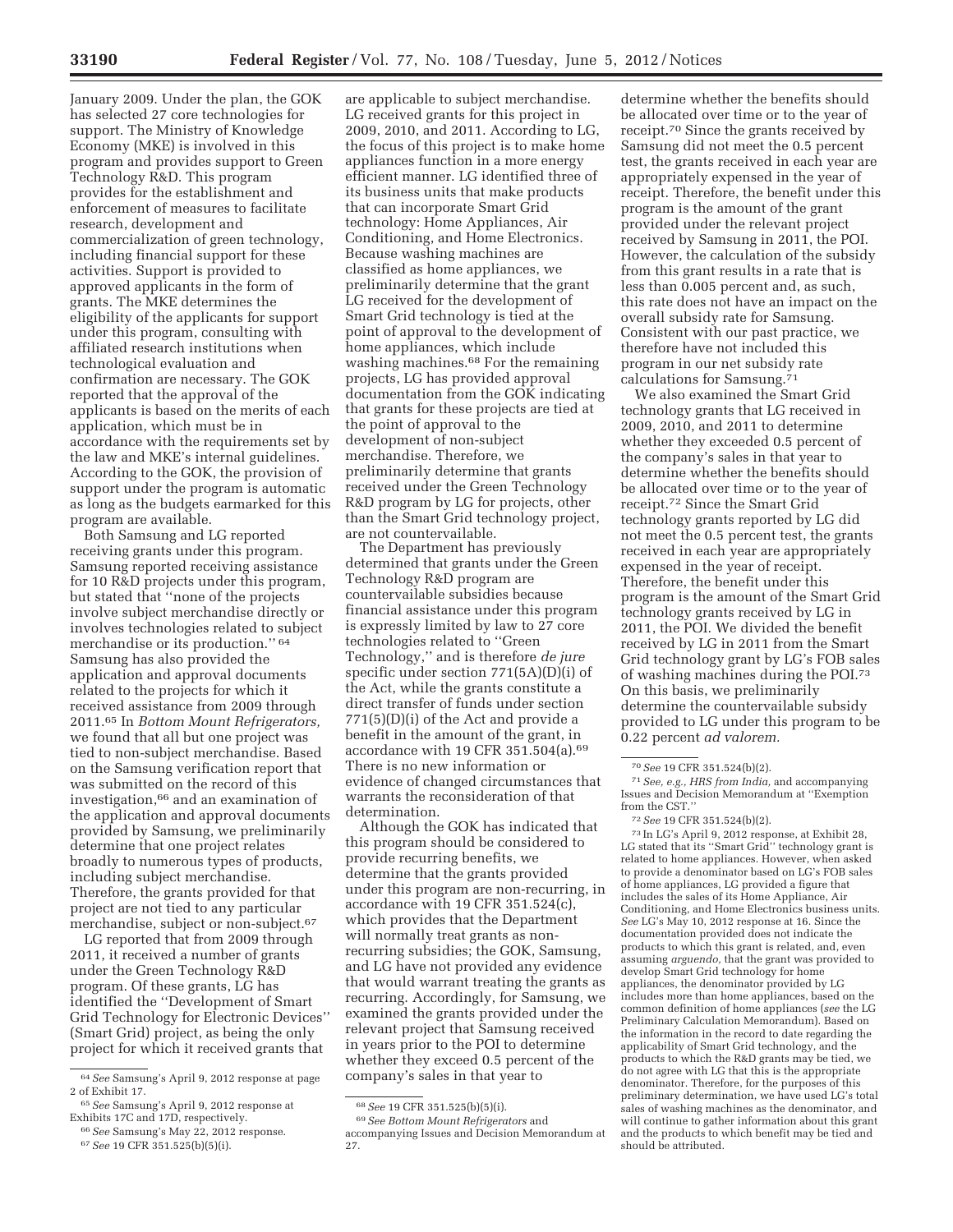# *F. GOK 21st Century Frontier and Other R&D Programs*

The 21st Century Frontier R&D program was introduced by the GOK in 1999 to facilitate development of core technologies that can be applied in a broad range of industries across all business sectors of Korea. According to the GOK, this program provides longterm loans to eligible companies in the form of a matching fund, *i.e.,* the selected company first pledges the commitment of its own funds for the R&D projects that are covered by this program and then the GOK provides a matching fund. The matching fund is provided by the Ministry of Education, Science and Technology (MEST) or by the MKE, depending on the nature of the project. The GOK explained that, although the rule for the government's provision of the matching fund is to provide the same amount of money as pledged by the applicant, the specific amount of the government's matching funds varies depending upon the nature of the project and the financial condition of the applicant. The recipient company is given a three-, five- or 10 year development period which is stipulated in the contract with MEST or MKE. If the development is successfully completed, the recipient company is required to repay the amount of the original assistance from the government. There is no interest applied to the GOK's matching funds.

The GOK reported that a total of 22 projects have been launched since 1999 under this program. Among these, the GOK identified only projects that could be relevant to washing machines, the Information Display R&D Center project that started in 2002 and is administered by the MKE.

The Information Display R&D Center project has three sub-projects of which two, the LCD and PDP display projects, were completed in June 2005. The third sub-project, the future display development project, is composed of two segments: the first segment was completed in March 2008; the second segment started in June 2008 and is due to be completed in May 2012. The key criterion governing eligibility is whether the applicant possesses the research capability and adequate human resources sufficient to successfully carry out the task required by the research project. The MKE looks into the technological profiles and previous development records of the applicant in the information display area, which form the basis for the MKE's review and approval of applications. The statutory bases for this program are Article 7 of the Technology Development Promotion Act, and Article 15 of the Enforcement Decree of the Act.

In *DRAMS from Korea* and *Bottom Mount Refrigerators,* the Department investigated the 21st Century Frontier R&D program and determined that the project area is the appropriate level of analysis for determining whether the program is specific. The Department has previously determined that grants under the ''Information Display R&D Center'' project area are *de jure* specific under section 771(5A)(D)(i) of the Act because assistance under this project is limited to information display technologies. Further, we have previously determined that such grants constitute a direct transfer of funds under section 771(5)(D)(i) of the Act and provide a benefit in the amount of the grant, in accordance with 19 CFR 351.504(a).74 There is no new information or evidence of changed circumstances that warrants the reconsideration of this determination, and we find our prior analysis equally applicable to the record of this POI.

We consider the grants to be nonrecurring benefits, in accordance with 19 CFR 351.524(c). Both Samsung and LG reported receiving grants under this project. For each year over the 10-year AUL period (the POI, *i.e.,* 2011, and the prior nine years), in which Samsung received financial assistance, we checked whether the amounts received exceeded 0.5 percent of the company's sales in that year in order to determine whether the benefits should be allocated over time or to the year of receipt. None of the grants reported over the AUL period met the prerequisite for allocation over time. Therefore, we expensed all grants to the year of receipt. Thus, to calculate the subsidy, we summed all grants received in the POI and divided the resulting benefit by the company's total sales during the POI. However, the calculation of the subsidy from these grants results in a rate that is less than 0.005 percent and, as such, this rate does not have an impact on the overall subsidy rate for Samsung. Consistent with our past practice, we therefore have not included this program in our net subsidy rate calculations for Samsung.75

We examined the documentation provided by LG regarding the grants received from 2002–2004, and find that the assistance is related to the development of plasma display televisions 70 inches or greater in size. Thus, we preliminarily determine that grants to LG under this program do not benefit the production of subject merchandise. This is consistent with our finding in *Bottom Mount Refrigerators,* where we examined grants for the same project.

#### *G. Support for SME ''Green Partnerships''*

According to the GOK, the ''Support for SME 'Green Partnerships''' program was first introduced in 2003 in an effort to introduce a mechanism through which large corporations could provide SMEs with their expertise and knowhow regarding environmentally friendly business management, clean production technology, and cultivation of necessary human resources. These partnerships between large corporations and SMEs allow SMEs to accumulate expertise and technologies that enable them to produce parts and materials in an environmentally friendly manner. Partnerships are jointly funded by the MKE and participating large corporations on a project-by-project basis. Large corporations who participate in the program provide funds, to which the MKE provides a matching fund. Funds are deposited in the account of the large corporation, and it is from this account that a large corporation transfers funds to participating SMEs. According to the GOK, large corporations cannot themselves use or otherwise transfer funds in the account. It is the responsibility of the large corporation to take on the role of project manager, and to provide participating SMEs with its expertise and knowhow for establishing environmentally friendly business practices. The GOK reported that since the program began in 2003 and, through the POI, 35 large enterprises have participated in this program to provide assistance to 970 SMEs.

LG reported receiving funds under this program during the POI, as well as in 2006 and 2007. Samsung reported that it did not use the program during the POI, but that it did receive funds under this program in 2006 and 2007. Because funds under the ''Support for SME 'Green Partnerships' '' program are, according to the GOK, only provided to ''large corporations,'' we preliminarily determine that this program is *de jure*  specific within the meaning of section 771(5A)(D)(i) of the Act. Funds provided under the ''Support for SME 'Green Partnerships' '' program constitute a financial contribution in the

<sup>74</sup>*See, e.g., Final Affirmative Countervailing Duty*   $Determine$  *Random Access Memor Semiconductors from the Republic of Korea,* 68 FR 37122 (June 23, 2003) (*DRAMS from Korea*) and accompanying Issues and Decision Memorandum at Comment 27. *See also Bottom Mount Refrigerators*  and accompanying Issues and Decision Memorandum at 29.

<sup>75</sup>*See, e.g., HRS from India,* and accompanying Issues and Decision Memorandum at ''Exemption from the CST.''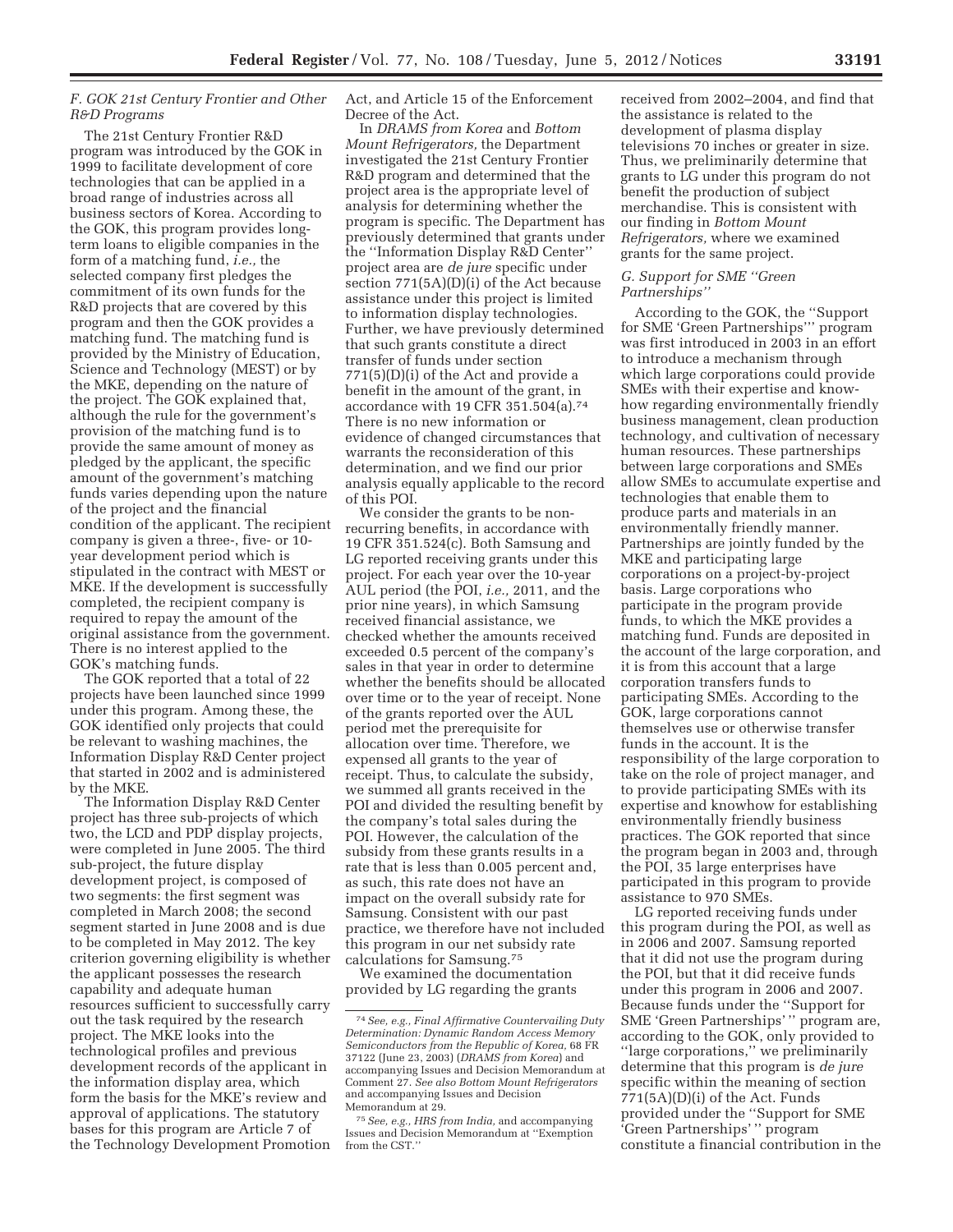form of a grant within the meaning of section 771(5)(D)(i) of the Act. A benefit exists in the amount of the grant provided in accordance with 19 CFR 351.504(a).

Furthermore, we determine that the grants provided under this program are non-recurring, in accordance with 19 CFR 351.524(c), which provides that the Department will normally treat grants as non-recurring subsidies; the GOK, Samsung, and LG have not provided any information that would warrant treating the grants as recurring. Accordingly, we examined the grants that Samsung and LG received for the years 2006 and 2007 to determine whether they exceeded 0.5 percent of each company's sales in that year to determine whether the benefits should be allocated over time or to the year of receipt.76 Since the grants reported by Samsung and LG did not meet the 0.5 percent test, the grants received are appropriately expensed in the year of receipt. Because Samsung did not receive grants during the POI, there is no benefit to Samsung during the POI. To calculate the benefit to LG for the grant received by LG during the POI, we divided the amount of the grant received by LG during the POI by the company's total sales during that year. However, the calculation of the subsidy from this grant results in a rate that is less than 0.005 percent and, as such, this rate does not have an impact on LG's overall subsidy rate. Consistent with our past practice, we therefore have not included this program in our net subsidy rate calculations for LG.77

## *H. Korea Development Bank (KDB) and Industrial Bank of Korea (IBK) Short-Term Discounted Loans for Export Receivables*

The KDB and the IBK provide support to exporters by offering short-term export financing in the form of discounted Documents against Acceptance (D/A). According to the GOK, KDB and IBK operate both D/A and ''open account export transaction'' (O/A) financing. These types of financing are designed to meet the needs of KDB and IBK clients for early receipt of discounted receivables prior to their maturity. D/A and O/A financing are based on the credit ratings of the exporter, as well as contracts between importers and exporters. In a D/A transaction, the exporter first loads contracted goods for shipment per the contract between the exporter and the importer, and then presents the bank

with the bill of exchange and the relevant shipping documents specified in the draft to receive a loan from the bank in the amount of the discounted value of the invoice, repayable when the borrower receives payment from its customer. In an O/A transaction, the exporter effectively receives advance payment on its export receivables by selling them to the bank at a discount prior to receiving payment by the importer. The exporter pays the bank a ''fee'' that is effectively a discount rate of interest for the advance payment. In this arrangement, the bank is repaid when the importer pays the bank directly the full value of the invoice; the exporter no longer bears the liability of non-payment from the importer.

The Department has previously determined that loans provided under this program are specific because they are contingent upon export performance, in accordance with sections 771(5A)(A) and (B) of the Act, that loans from KDB and IBK constitute a financial contribution in the form of a direct transfer of funds within the meaning of section 771(5)(D)(i) of the Act, and that such loans confer a benefit, in accordance with section 771(5)(E)(ii) of the Act, to the extent of any difference between the amount of interest the recipient of the loan pays on the loan and the amount the recipient would pay on a comparable commercial loan that the recipient could actually obtain on the market.78

LG and Samsung reported using this program during the POI. LG reported having loans from IBK outstanding during the POI that were tied only to exports of subject merchandise to the United States.79 Thus, to calculate the benefit for LG, for each IBK loan tied to subject merchandise, we compared the amount of interest paid on the IBK loans to the amount of interest that would be paid on a comparable commercial loan in accordance with 19 CFR 351.505(a).80 Where the interest actually paid on the IBK loans was less than the interest that would have been payable at the benchmark rate, the difference is the benefit. For all IBK loans, the interest that LG actually paid was greater than the interest that would have been paid at the benchmark interest rate. Therefore, there is no benefit to LG from the IBK loans it received during the POI.

Samsung also reported using the program and provided information about individual KDB and IBK loans received during the POI. However, information provided by Samsung indicates that loans it received under this program are not tied at the point of bestowal to specific merchandise.

Thus, we are measuring the benefit from all of Samsung's IBK and KDB loans, for exports of all products to all markets, and we are attributing that benefit to Samsung's total export sales. Because Samsung did not provide sufficient information on its comparable commercial short-term loans, we calculated the benefit for Samsung from the loans outstanding during the POI by comparing the amount of interest paid on the KDB and IBK loans, to the amount of interest that would have been paid using a benchmark selected according to the hierarchy discussed in the ''Benchmark Interest Rate for Short-Term Loans'' section, above.81 Because these loans are made on a discounted basis (*i.e.,* interest is paid up-front at the time the loans are received), where necessary, we converted the nominal short-term interest rate benchmark to an effective discount rate. We compared the interest paid by Samsung to the interest payments, on a loan-by-loan basis, that Samsung would have paid at the benchmark interest rate. Where the actual interest paid was less than the interest that would have been payable at the benchmark rate, the benefit is the difference. We then summed the differences for each loan and divided this aggregate benefit by the company's total export sales during the POI. However, the calculation of the subsidy from these loans results in a rate that is less than 0.005 percent and, as such, this rate does not have an impact on the overall subsidy rate for Samsung. Consistent with our past practice, we therefore have not included this program in our net subsidy rate calculations for Samsung.82

## **II. Program Preliminarily Determined To Be Not Countervailable During the POI**

*A. Korea Trade Insurance Corporation (K–SURE)—Short-Term Export Credit Insurance* 

The Korean Export Insurance Corporation (KEIC) was established in 1992 to administer export and import insurance programs for the purpose of facilitating Korean manufacturers'

<sup>76</sup>*See* 19 CFR 351.524(b)(2).

<sup>77</sup>*See, e.g., HRS from India,* and accompanying Issues and Decision Memorandum at ''Exemption from the CST.''

<sup>78</sup>*See Bottom Mount Refrigerators* and accompanying Issues and Decision Memorandum at 13.

 $^{79}\rm{LG}$  reported that none of the KDB loans it received that were outstanding during the POI were tied only to exports of subject merchandise to the United States.

<sup>80</sup>*See* ''Subsidies Valuation Information'' section, above.

<sup>81</sup>*See* the Samsung Preliminary Calculation Memorandum.

<sup>82</sup>*See, e.g., HRS from India,* and accompanying Issues and Decision Memorandum at ''Exemption from the CST.''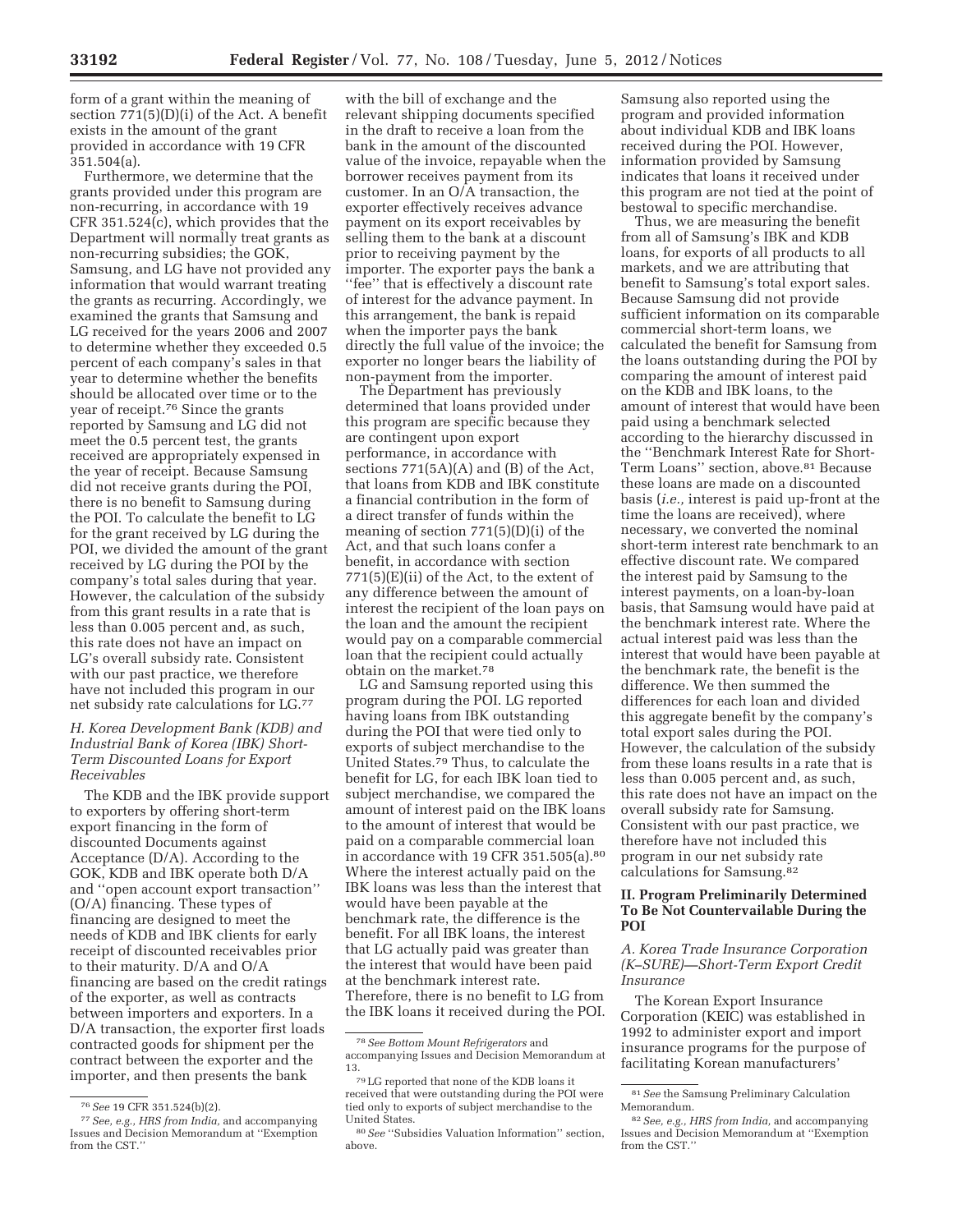participation in global trade. The KEIC became K–SURE in 2010. The Department initiated on K–SURE's short-term export insurance program which is designed to cover an exporter or letter of credit-issuing bank from the non-payment risk in transactions that have a payment period of less than two years. Under this program, insurance policies issued to Korean companies provide protection from risks such as payment refusal and buyer's breach of contract. According to the GOK, K– SURE determines premium rates by considering numerous factors, including the creditworthiness of the importing party and the terms of the policy.

To determine whether an export insurance program is countervailable, we must examine whether the premium rates charged are adequate to cover the program's long-term operating costs and losses.83 In its questionnaire response, the GOK provided a summary of K– SURE's income and expenses compiled from K–SURE's financial statements with respect to its short-term export credit insurance program. The data contained K–SURE's income comprising premiums charged and claims recovered, and its expenses comprising claims paid and managing/operating expenses of the program. The GOK provided these data for the POI and all years during the AUL.<sup>84</sup> As required by the Department's regulation and discussed in the *CVD Preamble,* we have analyzed the data over the long term.85 These data demonstrate that over the five-year period ending with the POI, K–SURE's short-term export credit insurance program was profitable as a result of its operations. Because of the net profitability over the period of five years, we find that the premiums charged by K–SURE are adequate to cover the long-term operating costs and losses of the program within the

meaning of 19 CFR 351.520(a)(1). Thus, we preliminarily determine that this program is not countervailable during the POI. We also note that both Samsung and LG reported that they had no claims paid under this program related to exports of subject merchandise to the United States during the POI.

# **III. Programs Preliminarily Determined To Be Not Used by Participating Respondents**

We preliminarily determine that the participating respondents, Samsung and LG, did not apply for or receive any benefits during the POI under the following programs:

### *A. GOK Supplier Support Fund Tax Deduction*

We initiated an investigation of this program based on the petitioner showing that the GOK provides an income tax deduction under Article 8– 3 of the RSTA in the amount of seven percent of contributions made by large corporations to supplier support funds, as well as income tax exemptions where a large enterprise makes cash or cashequivalent payment to its SME suppliers to aid in their liquidity.

The GOK provided documentation showing that this program went into effect on January 1, 2011 with the introduction of Article 8–3 of the RSTA. Because this program went into effect in 2011, any benefits from this program would not be realized until the tax returns for 2011 are filed in 2012. In accordance with 19 CFR 351.509(b)(1), we recognize tax benefits as having been received the date that the recipient would otherwise have had to pay the taxes. Normally, this date will be the date on which the firm filed its tax return. The first time the tax benefits available under this program could be

claimed is on the return for the 2011 tax year, which is filed in 2012, after the POI. Therefore, we preliminarily determine that this program could not be used by any Korean producers/ exporters during the POI.

#### *B. Daewoo Restructuring*

1. *GOK-Directed Equity Infusions under the Daewoo Workout.* 

2. *GOK-Directed Ongoing Preferential Lending under the Daewoo Workout.* 

*C. Korean Export-Import Bank Export Factoring* 

*D. IBK Preferential Loans to Green Enterprises* 

### Suspension of Liquidation

In accordance with section  $703(d)(1)(A)(i)$  of the Act, we have calculated separate subsidy rates for Samsung, LG, and Daewoo, the three producers/exporters of the subject merchandise. We have also calculated an all-others rate. Sections 703(d) and  $705(c)(5)(A)$  of the Act state that for companies not investigated, we will determine an all-others rate by weighting the individual company subsidy rate of each of the companies investigated by each company's exports of the subject merchandise to the United States. However, the all-others rate may not include zero and *de minimis* rates or any rates based solely on the facts available. In this investigation, the only rate that is not *de minimis* or based entirely on AFA is the rate calculated for Samsung. Consequently, the rate calculated for Samsung is also assigned as the ''all-others'' rate. For Daewoo, which did not participate in this investigation, we have determined a rate based solely on AFA, in accordance with sections 776(a) and (b) of the Act.<sup>86</sup> The overall subsidy rates are summarized in the table below:

| Manufacturer/Exporter | Subsidy rate                          |
|-----------------------|---------------------------------------|
|                       | 1.20 percent ad valorem.              |
|                       | 0.22 percent ad valorem (de minimis). |
|                       | 70.58 percent ad valorem.             |
|                       | 1.20 percent ad valorem.              |

In accordance with sections  $703(d)(1)(B)$  and  $(2)$  of the Act, we are directing CBP to suspend liquidation of all entries of the subject merchandise from Korea, other than those exported by LG because LG's rate is *de minimis,* 

that are entered, or withdrawn from warehouse, for consumption on or after the date of the publication of this notice in the **Federal Register**, and to require a cash deposit for such entries of the

merchandise in the amounts indicated above.87

#### ITC Notification

In accordance with section 703(f) of the Act, we will notify the ITC of our

<sup>83</sup>*See Bottom Mount Refrigerators* and accompanying Issues and Decision Memorandum at 13.

<sup>84</sup>*See* GOK's April 9, 2012 response at 79.

<sup>85</sup>*See* 19 CFR 351.520(a)(1) and the *CVD Preamble,* 63 FR at 65385.

<sup>86</sup>*See* the ''Use of Facts Otherwise Available and Adverse Inferences'' section of this notice.

<sup>87</sup>*See Modification of Regulations Regarding the Practice of Accepting Bonds During the Provisional Measures Period in Antidumping and Countervailing Duty Investigations,* 76 FR 61042 (October 3, 2011).